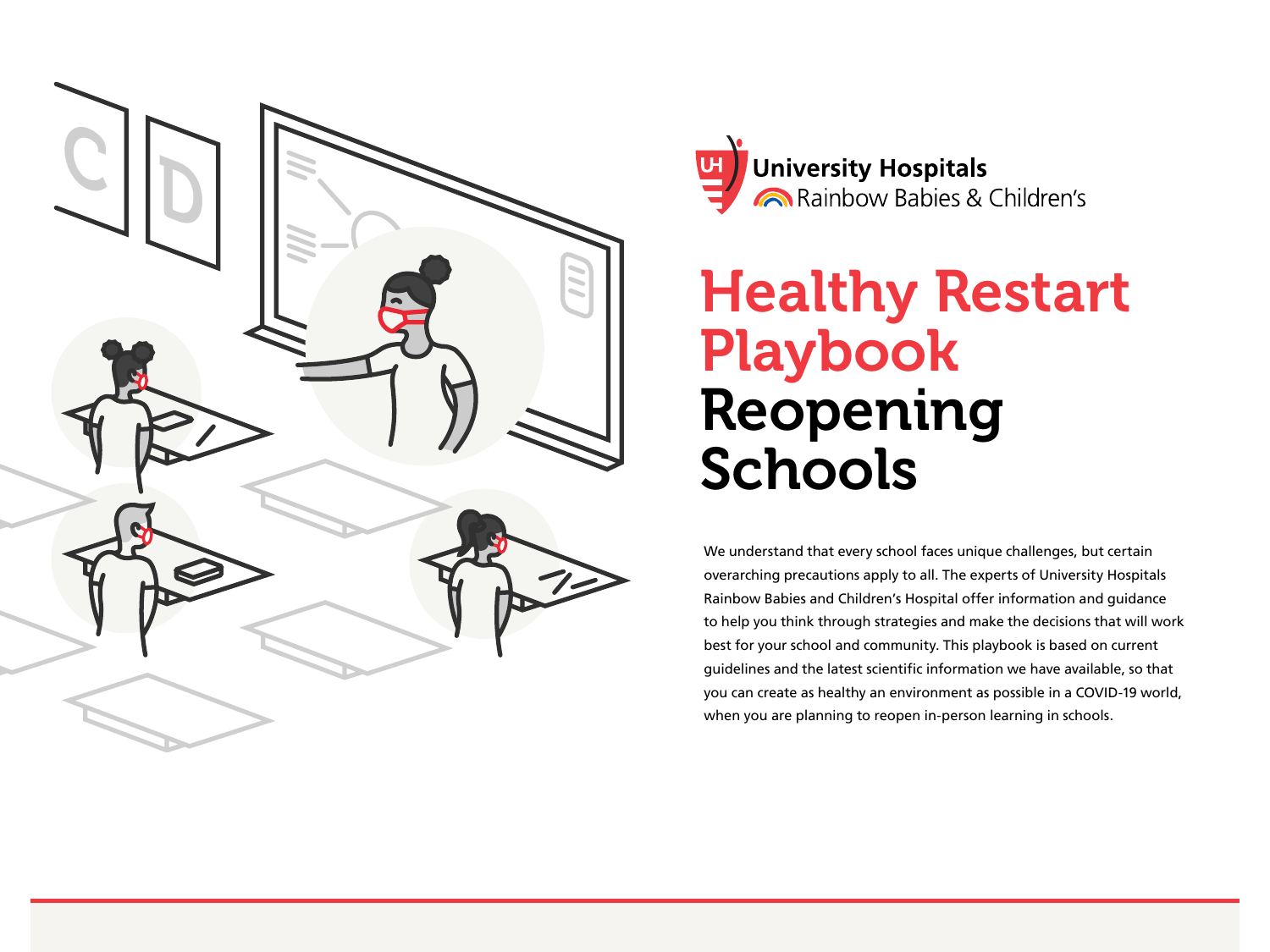

# HEALTHY RESTART PLAYBOOK Our Subject Matter Expert Team



Melissa Braskie, BS, MS, MBA Environmental Health and Safety Director



Kimberly Burkhart, Ph.D. Clinical Psychologist; Assistant Professor of Pediatrics & Psychiatry





Licensed Clinical Psychologist, Professor of Pediatrics; Developmental/Behavioral Pediatrics & Psychology Rainbow Babies & Children's Hospital



## Margaret Larkins-Pettigrew, MD, M.Ed, FACOG, MPPM

Chair of Community Impact, Equity, Diversity & Inclusion; Professor, Department of OB/GYN and Reproductive Sciences

## Elie Anthony Saade, MD, MPH

Assistant Professor of Medicine, Case Western Reserve University; Director of Infection Control, University Hospitals Cleveland Medical Center; Co-Director of Infection Control, University Hospitals Health System



### Robert Salata, MD

Professor and Chairman, Department of Medicine, Master Clinician in Infectious Diseases; Program Director, UH Roe Green Center for Travel Medicine & Global Health

### Joan Zoltanski, MD, Leader, UH Healthy Restart Associate Professor Pediatrics Division, Pediatric Critical Care



Elizabeth R. Hammack, Esq. Associate General Counsel



Andrew Hertz, MD Vice President Community Women and Children Services



Claudia Hoyen, MD Co-Director of Infection Control, University Hospitals Healthcare Systems





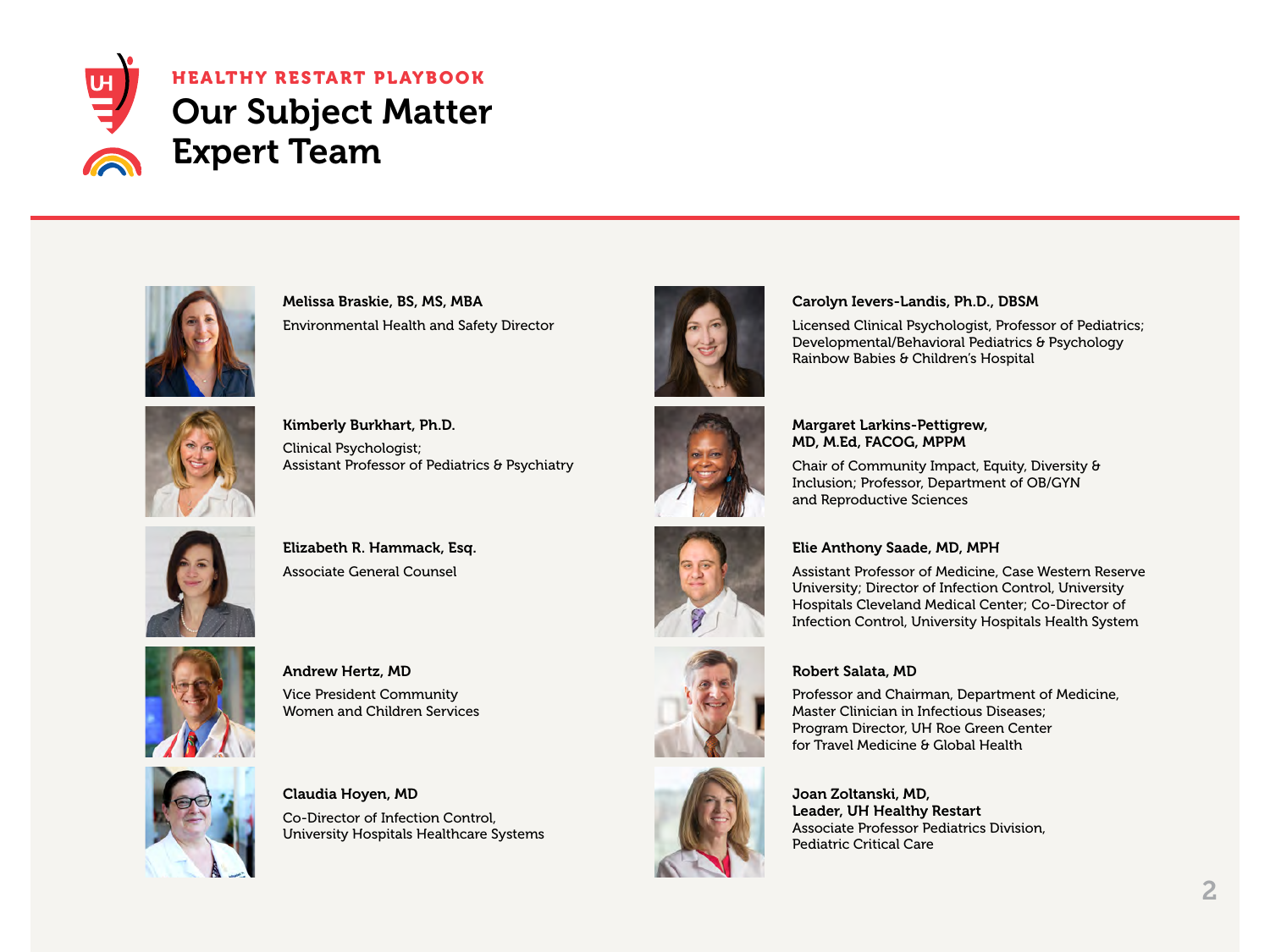

# Clearly, reopening schools during a pandemic is complicated.

Some decision-making may need to change based on new information about the virus or a surging number of cases in a community. Check state and local health department notices daily about transmission in your community and adjust your operations appropriately. Be prepared to return to virtual learning if needed, and to have online or distance learning as part of your curriculum. Schools have a special role in our communities, and their stewardship is important in this challenging time. We've created this playbook to provide

a clinical perspective of current guidelines based on what we know about COVID-19 and how it is transmitted. This information is continuing to develop as scientists, physicians, and epidemiologists study it. Please continue to monitor the latest information and recommendations from trusted resources, like the Centers for Disease Control and Prevention and the Ohio Department of Health.

# It is also complicated to provide useful guidance for a virus that we are still learning about.

What each school does is specific to its needs and circumstances. As understanding of COVID-19 and applicable guidelines are changing quickly, the information in this playbook is current as of the last update. These recommendations are not intended to supersede or replace the recommendations of the Centers for Disease Control and Prevention, state Department of Health, Department of Education, Occupational Health & Safety Administration, or World Health Organization.

This Healthy Restart Playbook for Reopening Schools is part of the Healthy Restart Playbook ("Playbook") and is intended for informational and educational purposes only. This Playbook should not be used as a replacement for medical or legal advice. Schools and employers are solely responsible for complying with all applicable legal requirements and making decisions regarding their operations, students, and employees based upon their individual circumstances. This Playbook is not intended as a substitute for following applicable federal, state, or local laws, regulations, or guidelines.

Although the information in this Playbook is reviewed and approved by healthcare professionals, UH does not guarantee the accuracy, completeness, or timeliness of this information. Schools and employers are solely responsible for complying with all applicable legal requirements and making decisions regarding their operations, students, and employees based upon their individual circumstances. UH is not responsible for any errors, omissions, or actions taken in reliance on or from use of this information.

Adherence to any recommendations included in this Playbook will not ensure successful results in every situation. Furthermore, the recommendations contained in this Playbook should not be interpreted as setting a standard of care, or be deemed inclusive of all proper methods of operations. There is no guarantee that following all of these recommendations will prevent transmission of COVID-19.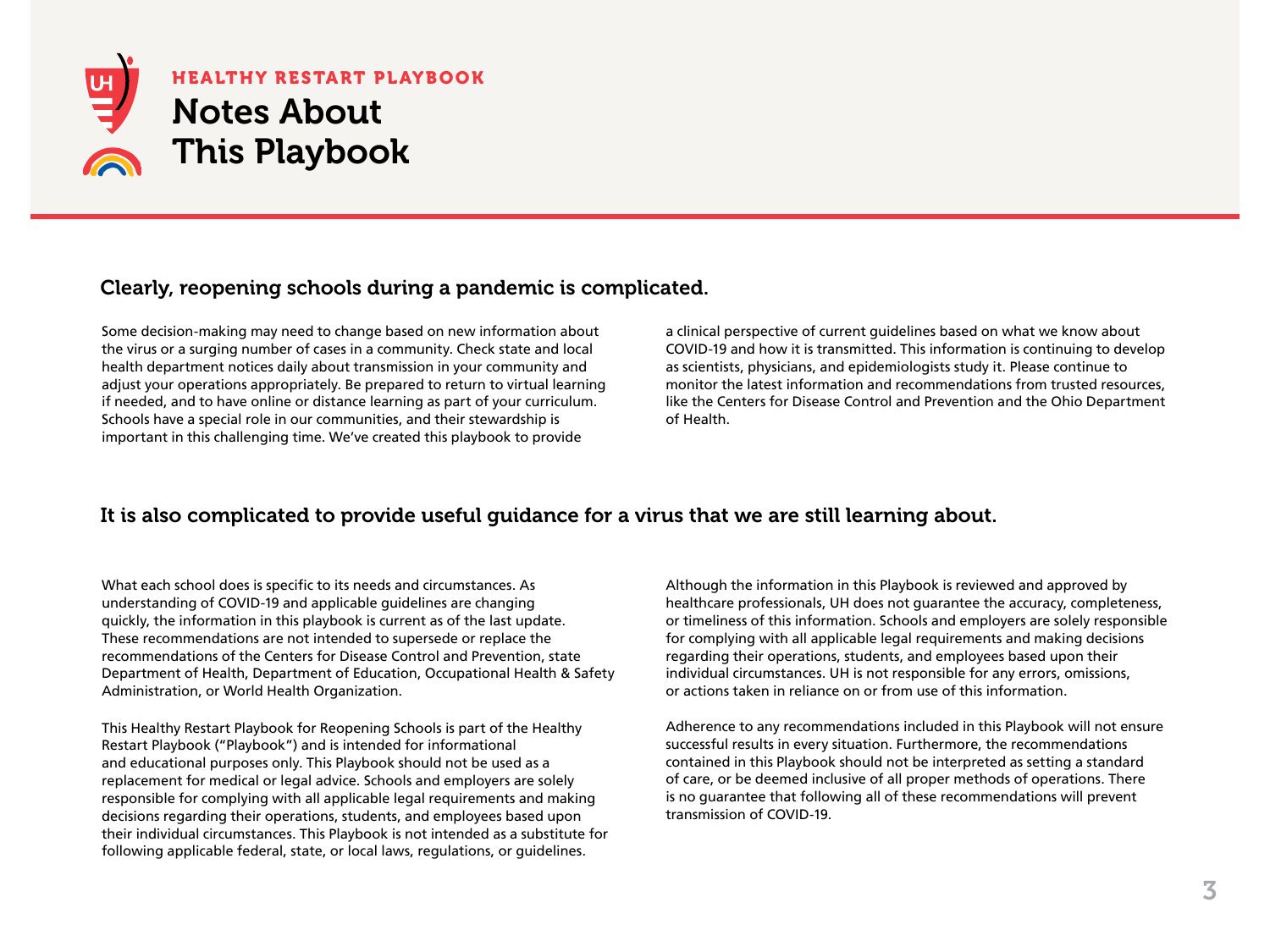

# There are no easy answers.

COVID-19 spreads when people are together, as they are in schools. By applying the basic precautions listed below and explained throughout, schools can help reduce the risk to teachers, students, staff, and their families, if they choose to reopen in-person education:



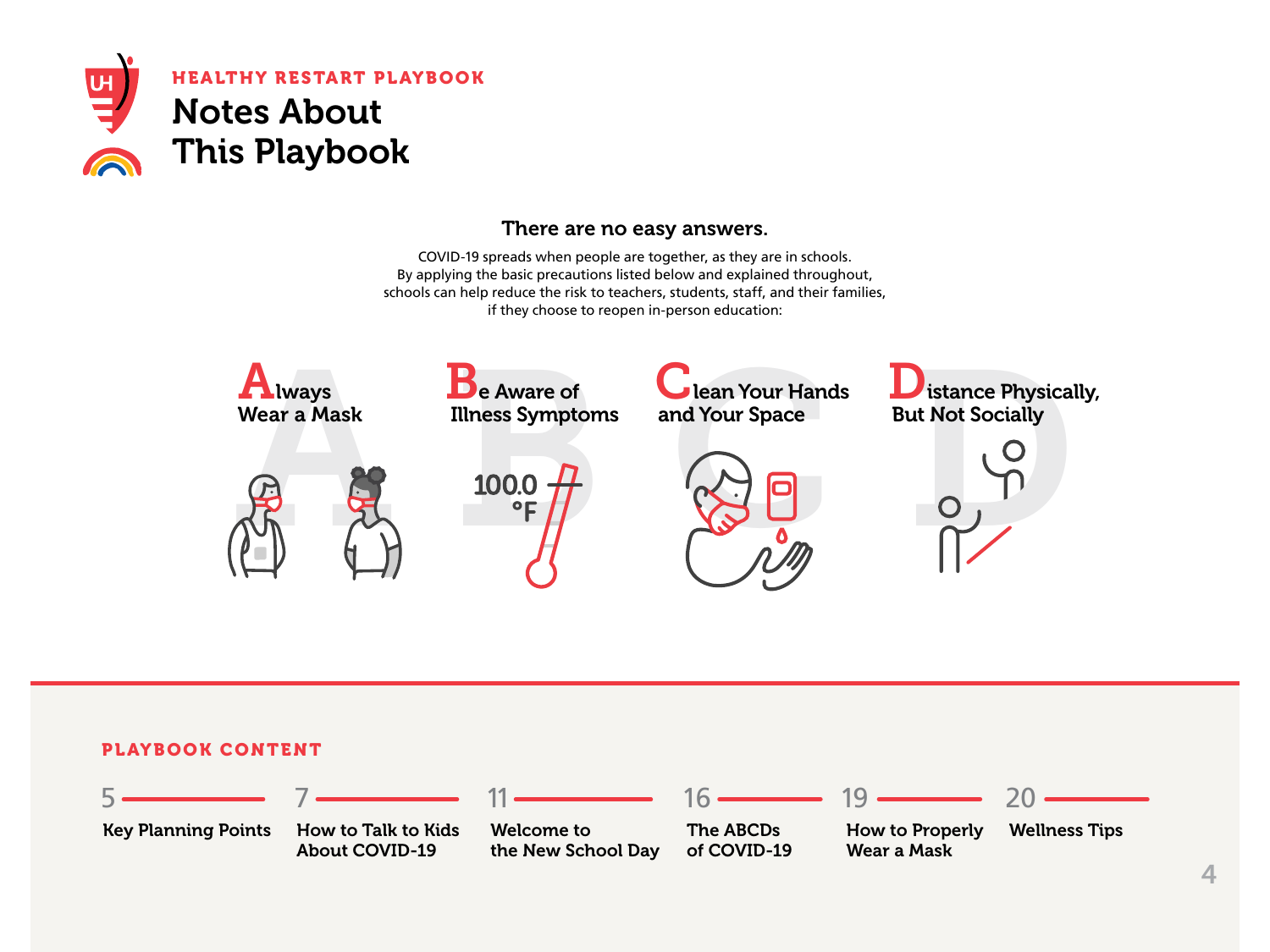<span id="page-4-0"></span>

Throughout this UH Healthy Restart Playbook, we have included suggestions for schools to consider implementing in their classrooms and throughout their school buildings, explaining high-risk areas to evaluate. Before the first day of school, school leaders, administrators, teachers, and staff should engage

in thoughtful planning for the foreseeable challenges the 2020–2021 school year will bring. This is a school year to emphasize staying physically distant, but socially connected. Based on current understanding of COVID-19 and how it is spread, there are some key planning points that schools should evaluate:

# Assess the School Day

Reassess whether the school day will include the same activities and breaks as before. Eating, whether breakfast, snack, or lunch, is a particular challenge because it requires the removal of masks and can cause increased droplets to be released in the air. To space students as far apart as possible, consider eating outside or, if that's not possible, in classrooms when half the class is at recess. You may consider limiting the school day so that eating is not done on site. We know that many children depend on schools for meals and that nutrition is of significant importance to their overall health, so we know that there may not be a clear solution to this problem. Other important activities, like physical education, sports, theater, and music, may pose challenges as well.

# Monitor for Infections

Encourage teachers, staff, and administrators, as well as students and parents, to stay home if they have any COVID-19 symptoms. Schools may need to reevaluate attendance policies for both employees and students. The goal is to encourage everyone to follow public health guidelines for quarantines and to limit the spread of infection. This doesn't ensure that a school is COVID-19–free, as current studies indicate the virus can still spread even if people don't have symptoms. Requiring everyone to wear a mask can help. Schools may need to provide masks.

## Evaluate Rotating Schedules

To maximize physical distancing at school, it may be advisable to limit the number of students on site by using rotating schedules. This may include online learning between days or weeks when students are designated to be at school. Kids should stay physically distant but still socially connected. If students are grouped into cohorts, it will limit the disruption if there are COVID-19 infections in a classroom or group and if quarantines are advisable for a class. If there's enough time between cohorts, facilities can be aired out and deep-cleaned to optimize disinfecting. During the time between in-person learning for each cohort, students and teachers can assess if they are developing COVID-19 symptoms.

# Communicate Frequently

Provide clear, up-to-date information to the community, parents, students, teachers, and staff. Schools serve an important role as a trusted resource for information. Develop policies for notifying families of infections. Evaluate interactions with parents, students, and administrators to allow for continued connections using virtual tools, mailed or emailed forms, in-class sign-up forms, and other ways to communicate without in-person interactions. Assess school calendars and procedures for restarting after school breaks.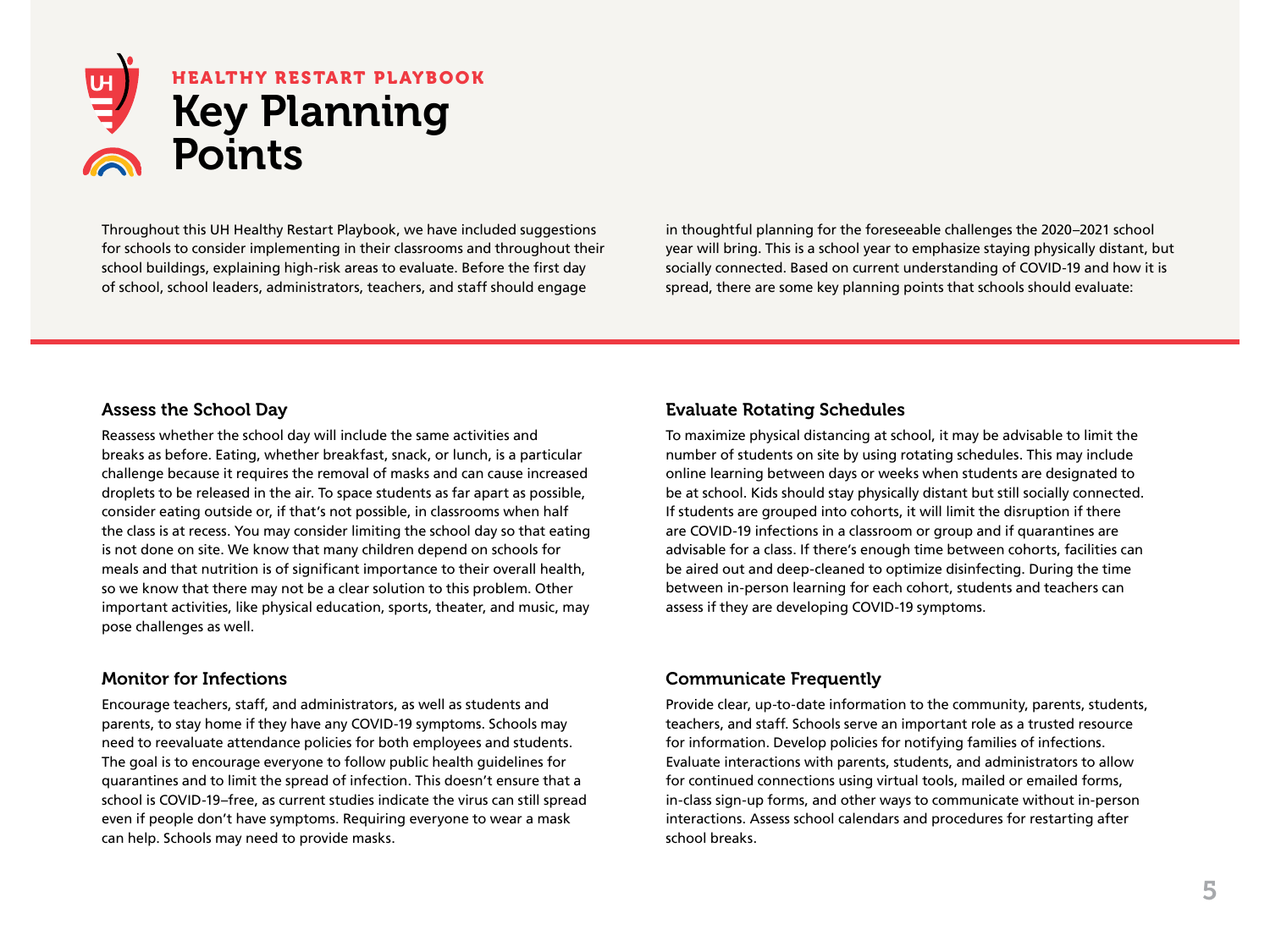

# Crowds Provide an Opportunity for COVID-19 to Spread

Reassess current procedures for coming to school, leaving school, meetings, assemblies, changing classes, lunch or snack, music and theater performances, sports games, and other times when students and their parents or school teachers and staff may be assembling in a crowd.

# Consider Special Accommodations

Some students may not be able to wear a mask and may require nondistanced in-person services. Identify particular teachers and aides who may require personal protective equipment, like N95 respirators, to ensure they are able to be protected as they perform their job duties, so that you can procure a sufficient supply before school begins. Think through how these students can interact with classmates appropriately.

# Indoor Environment and Facilities

Try to get fresh air in the classrooms whenever possible, and optimize the ventilation system settings when fresh air is not possible. Open windows and doors, if safe to do so; filter air in the room or the building; and consider the use of portable HEPA filtration units. Verify that ventilation systems are operating at their maximum capacity and the filters are at minimum MERV 13 rating. Increase cleaning in common areas, focusing on high-traffic and smaller spaces as well as areas of high touch, such as door knobs, edges of doors where people use hands to open and close, and light switches. Select appropriate disinfectants that the U.S. Environmental Protection Agency (EPA) has designated for use against SARS-CoV-2 and follow manufacturer specifications for application and contact time. When using disinfectant sprays, disposable paper towels are preferred over reusable towels.

# Be Prepared to Return to Virtual Learning If Needed

If there is a local surge in infections or another stay-at-home order, if students have to be quarantined because they have a family member who is sick, or if there are students or families who do not want to return to inperson school, have a plan to continue classwork for individual students and for the school. Encourage districts to share best practices and resources for online and distance learning to ensure education can continue when it is appropriate for in-person school to be suspended.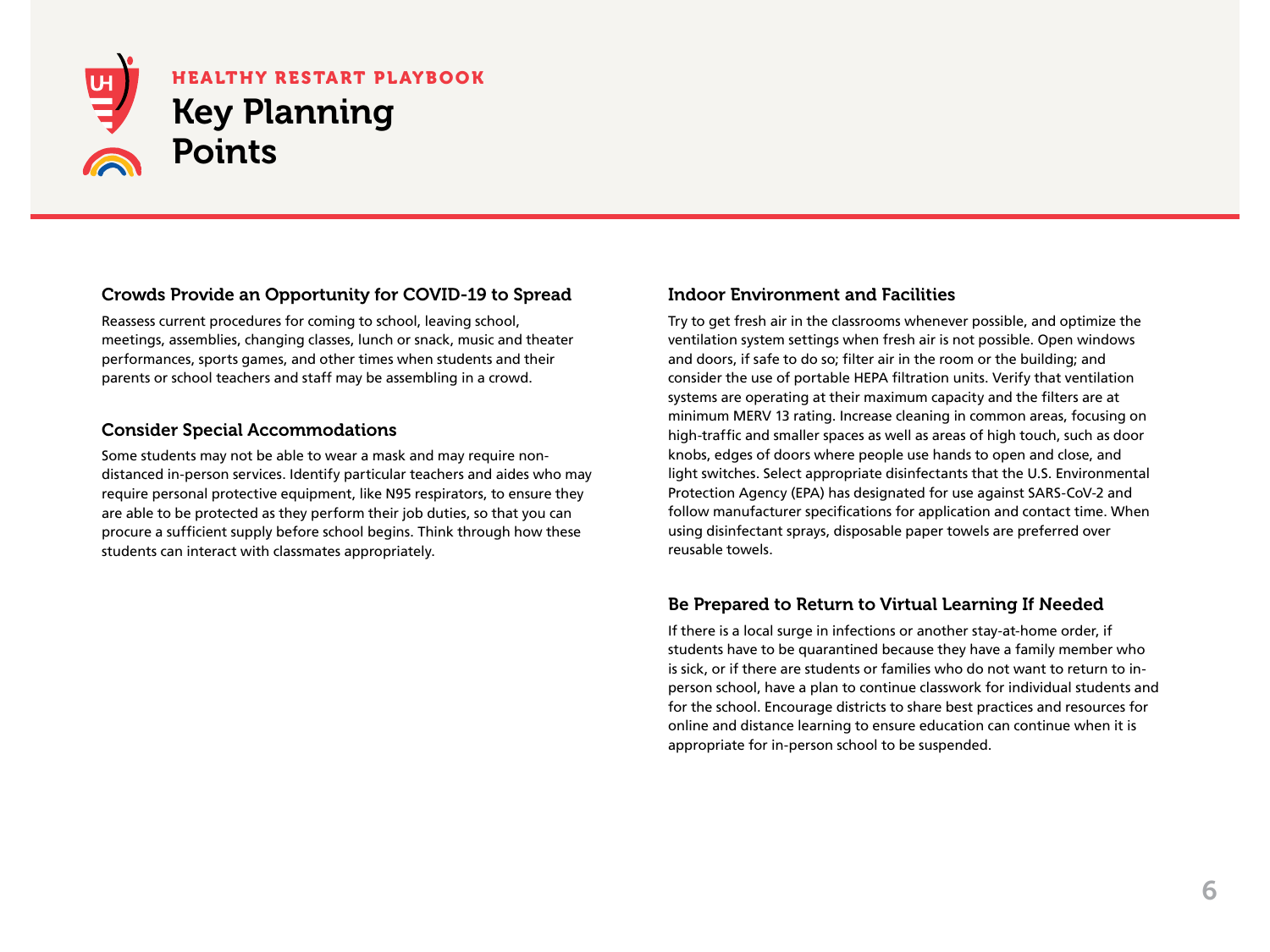<span id="page-6-0"></span>

Masks are one of the most important defenses against the spread of the virus. If all people are masked, the risk of infection is less. It's that simple. As masks become increasingly common, we are becoming more used to them. Even young children are embracing masks with animal faces and action heroes. Adults can wear fun masks too, such as ones with sparkles, cheerful designs, or faces/smiles.

It's important to talk to students with age-appropriate reinforcement of some basic themes:

- **• Reassure them** that together educators, parents, and students are creating a safe environment for everyone.
- **• Be honest** about what's happening, that we are taking these precautions while scientists all over the world are working toward effective treatments and vaccines.
- **• Give students space to talk** about their feelings and, whenever possible, let them make choices. In uncertain times, even small choices will help them feel a sense of control or empowerment in their lives.



Very Young Children



Elementary **Schoolers** 



**Older** Students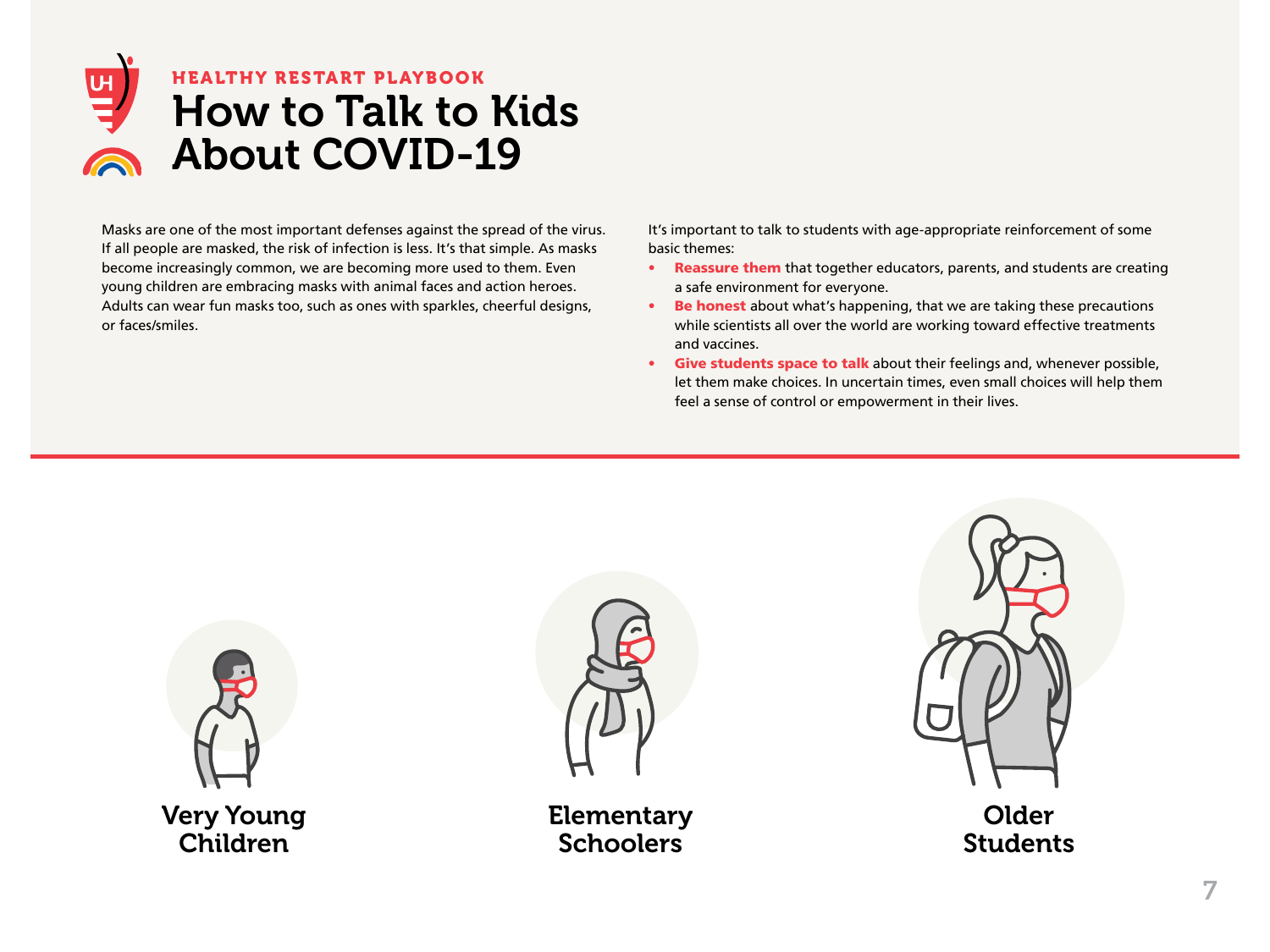





# Very Young Children

Our experts are used to reassuring **very young children** that wearing a mask is part of what we are all doing right now, and the doctors and nurses they see in the hospital are wearing masks to keep everyone safe. Masked caretakers often wear a photo of their smiling face on their uniform so child patients can see what they look like without their mask. Adults can reinforce to children that wearing a mask is good, that it helps keep them, their friends, and family safe.

Getting children to keep masks on can be challenging, and there will be times when children take them off. In these circumstances, continue to model and encourage mask usage. Like wearing seat belts in cars, children will get more comfortable over time and it will get easier. For some children, a specific behavior plan for reinforcing wearing a mask might be necessary, just as other safe behaviors are reinforced at school and home. For some, graduated exposure to mask-wearing is helpful. This means that children will practice wearing a mask for longer and longer periods of time. Also, as schools have already been doing, continue to reinforce handwashing. Consider making a game of it—e.g., pick a class handwashing song. And, as possible, discourage students from sharing school supplies, food, and toys.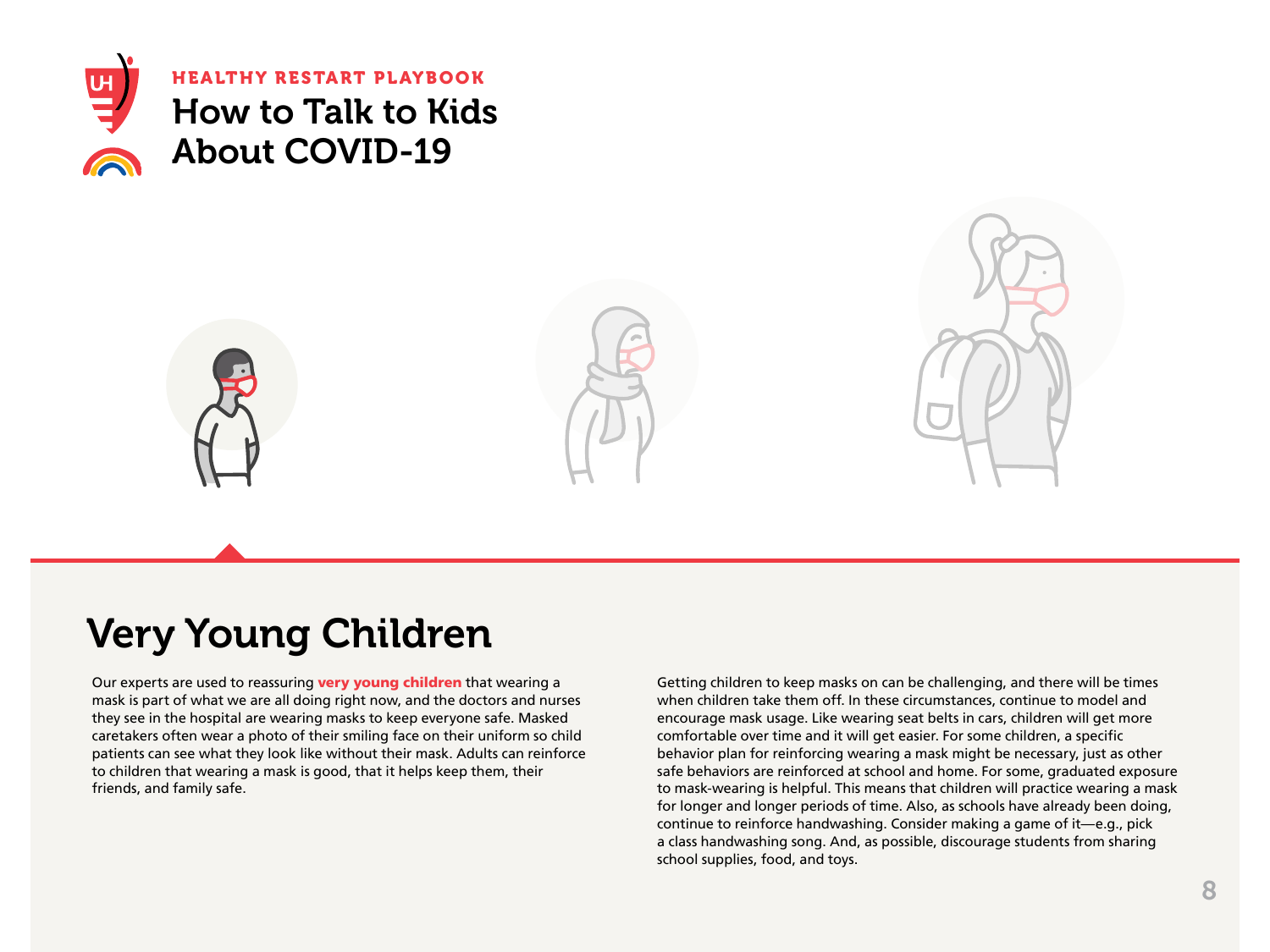





# Elementary Schoolers

**Elementary schoolers** may find wearing a mask either reassuring or scary. To help them adjust, make an art project out of decorating masks. Give them 6 feet of ribbon so they can measure things that are 6 feet long. Very importantly, keep an eye out for unusual behaviors: difficulty separating from parents, tearfulness in the morning or throughout the school day, trouble paying attention, aggressive behaviors, or acting younger than their age (like using baby talk). These may be signs that children are stressed or worried. Ask questions and use active listening.

Children's fears may be based on what they see in the media. Exposure to media should be monitored by caregivers. Fear may be due to a relative or family friend who has COVID-19. It could also be due to stress from a family member who has lost a job or whose job involves potential exposures, like a grocery store cashier or first responder. Encourage students to talk about what makes them feel anxious. Reassure them that it's okay to feel sad, upset, or worried, and let them know that you and others at the school are working hard to keep them **safe**.

It is important to remember that children who have experienced previous trauma may be at particular risk for increased anxiety associated with the pandemic. For children who have neurodevelopmental disorders, a social story may assist with explaining and helping the child to understand the importance of mask-wearing.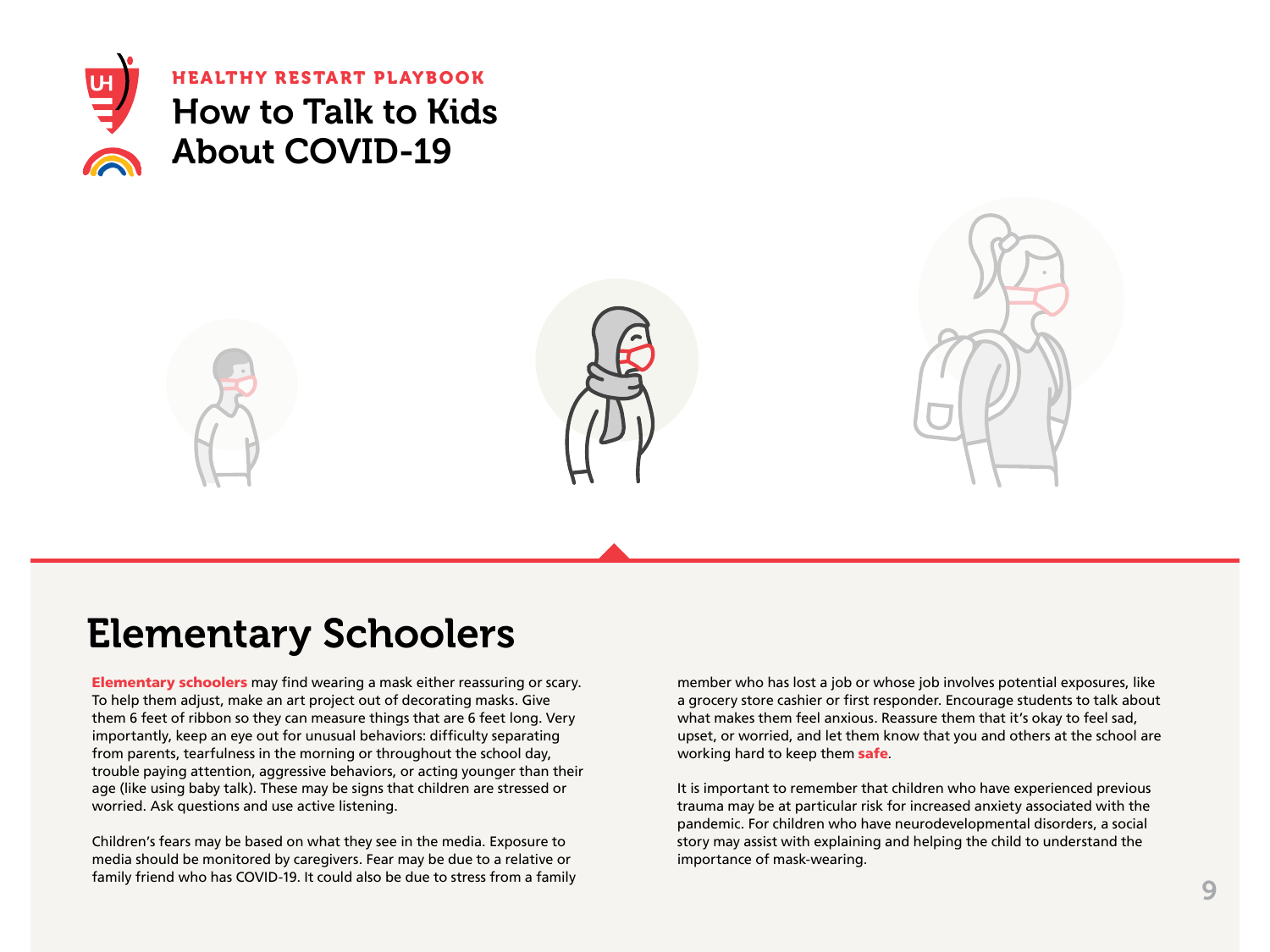





# Older Students

**Middle school and high school students** can better understand the importance of masks and find ways to actively engage in helping to keep their community safe. Teens may also not be aware of or may deny their negative reactions. Encourage their involvement in engaging projects that help others in the community, like making masks or virtual tutoring of younger students, and personal projects like creating videos, artwork, or written works about supporting each other in the time of COVID-19.

Find ways to encourage discussions about COVID-19 and what they're hearing on social media. Teens are being exposed to many different role models, including adults who are engaging in risky behaviors during this time. Listen to them about their views and allow them the opportunity to express themselves and to be heard. Finally, regularly express your pride in your students and how much they are doing during this difficult time to keep themselves, each other, and their communities safe.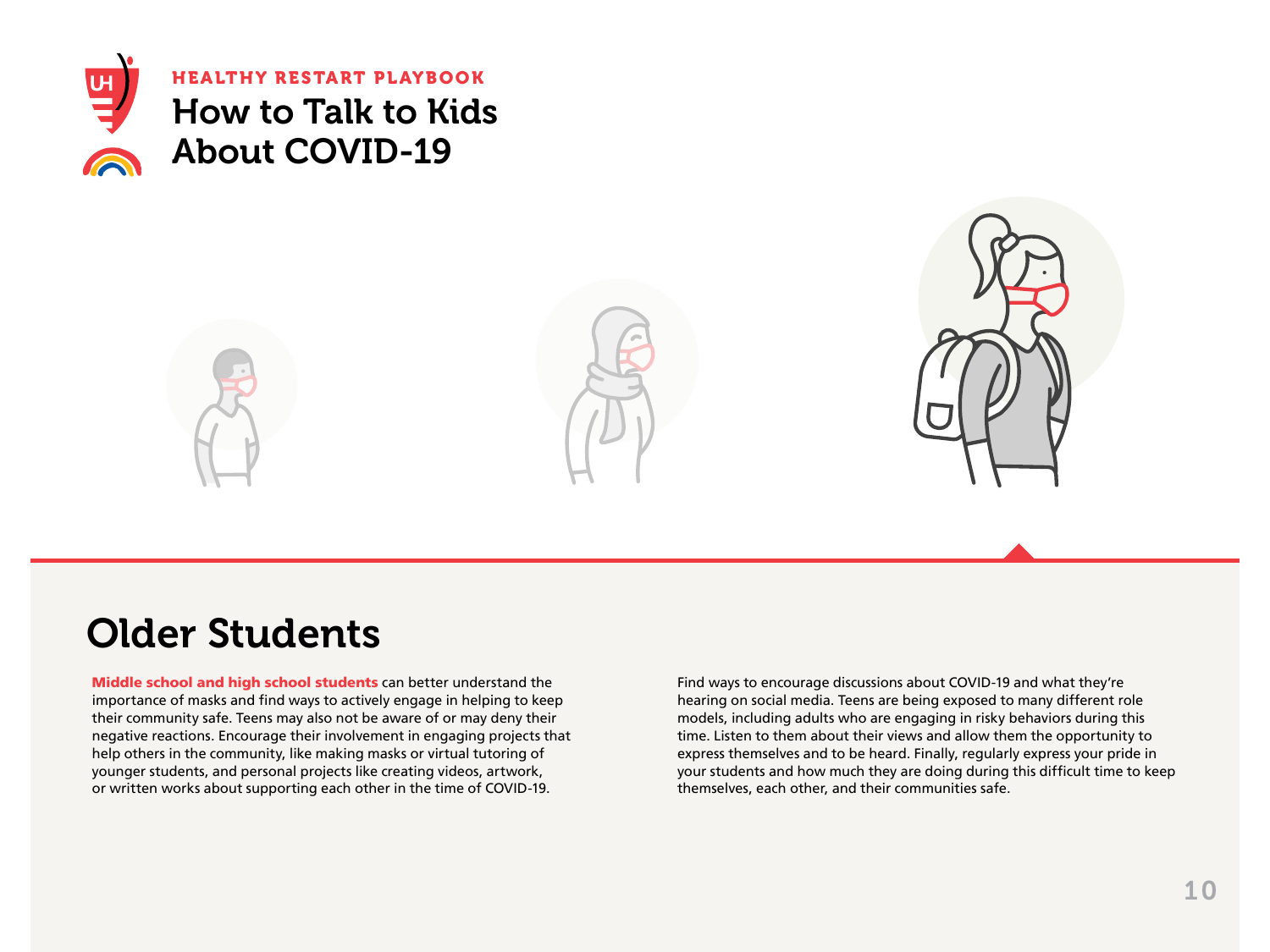<span id="page-10-0"></span>

How will you apply the principles of physical distancing, wearing masks, reducing high-touch points, cleaning hands, and getting outside air in the classrooms? What follows are suggestions. Be creative. Be thoughtful. Don't be afraid to make something new and exciting out of the challenges at hand. It is recommended that schools use visuals of the new school-day routine and have reminders posted throughout the school about safety measures being taken.



to project your voice to a large group. (Remember to disinfect between users.)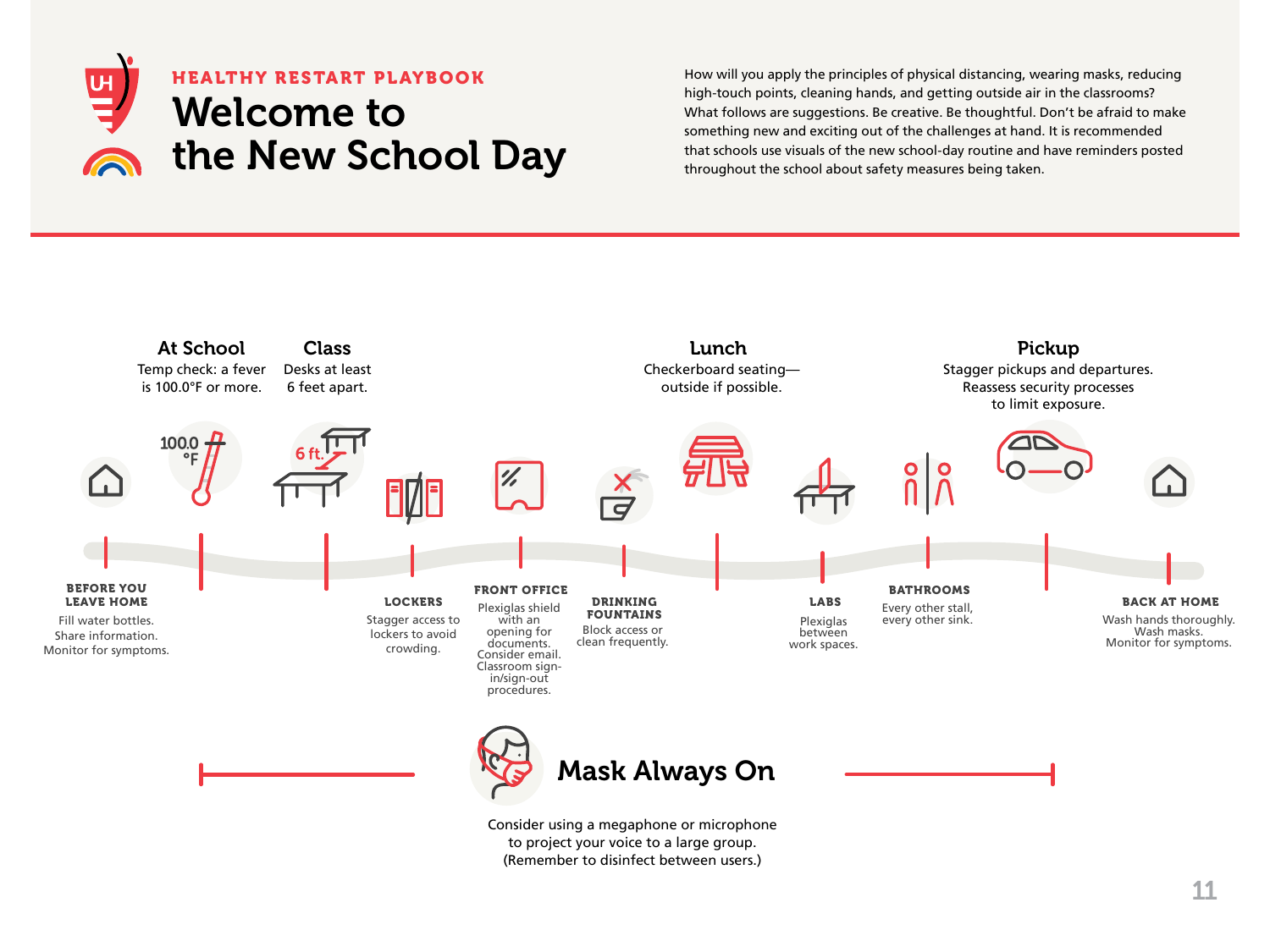



# Health Assessment Classes

Consistent with the Ohio Department of Health guidance for Ohio schools, a two-part **daily health assessment** is key: one, a fever check and two, a symptom check. At home, a grown-up should check for symptoms (like cough, loss of smell or taste, sore throat, or shortness of breath) and fever. Temperatures should be taken before students enter the school building. Review symptoms with children to ensure that they can self-identify when they begin to feel ill. During the day at school, students should let a grown-up know if they feel sick or feel like they have a fever. For any concerns of fever, a temperature should be taken with a thermometer.

100.0°F or over is a fever in the COVID-19 world. **Digital thermometers** are fast, accurate, and no-touch. Offer sanitizer at the entry to the school. Stagger entry times or have multiple entrances where screeners are located that kids can use. If safely possible, **keep the doors open** as students arrive so no one has to touch them. Remember, not all people with COVID-19 have a fever or other symptoms, and yet they may be contagious. And not all fevers mean COVID-19.

**Keep desks and chairs at least 6 feet apart** and wipe them down between classes. Put decals on the floor to mark 6-foot distances in common spaces. **Find storage space:** removing desks and chairs from rooms is better than moving them to the side of the room. **Reassign lockers** so students won't be so close to each other between classes. Block off work areas where you can't stay distant or use Plexiglas shields between them for **science labs**. Don't share equipment, if possible. If doing an experiment, you could assign a virtual partner to record data.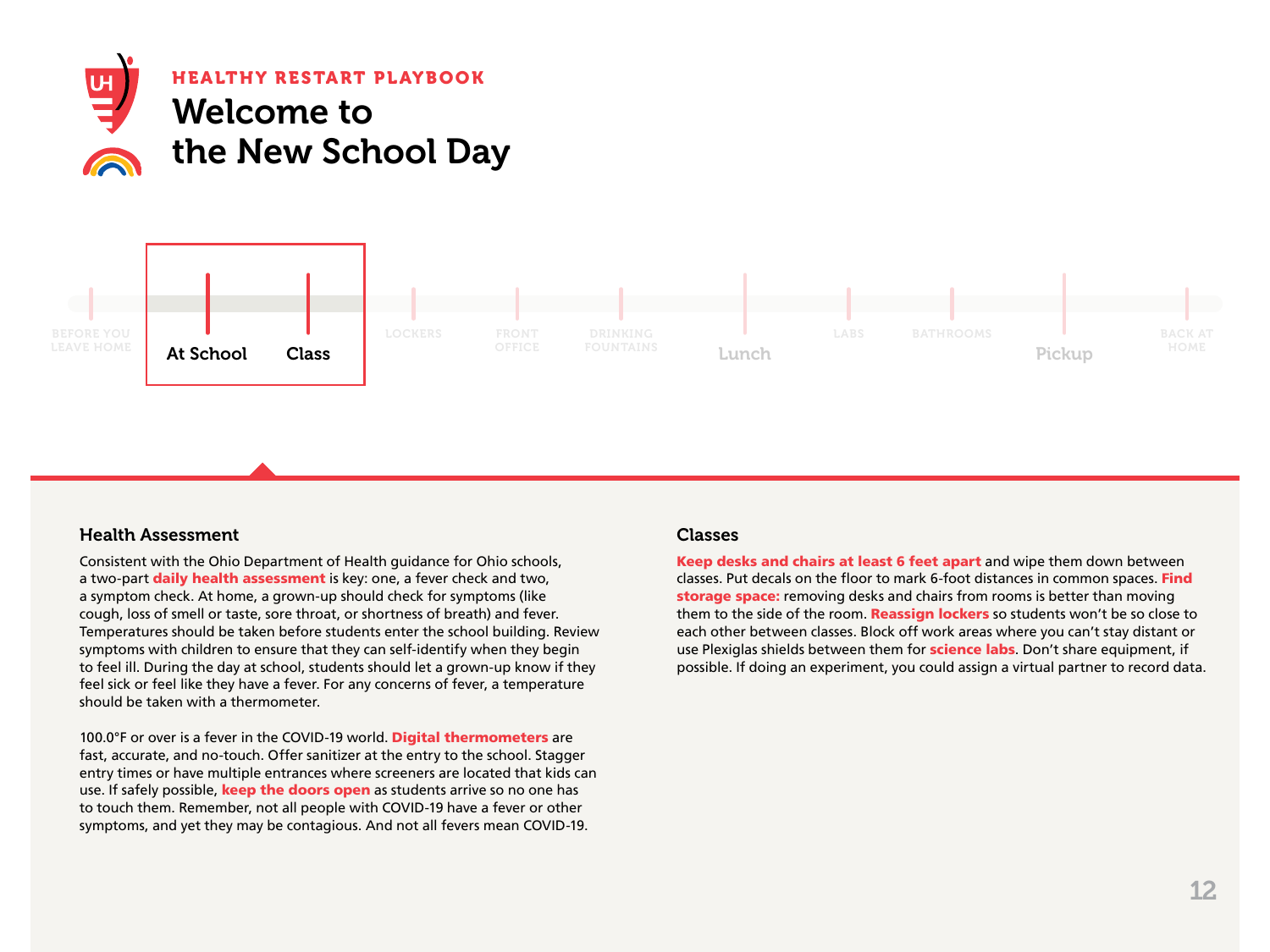



# Nurse's Office **Office Office Office Offices**

**Avoid using the nurse's office for both** possibly contagious COVID-19 patients and other nurse services, if possible. The nurse's office or satellite location should be designated for kids to get their regular medications or for minor injuries.

Consistent with Ohio Department of Health guidance, there should be a designated space for kids with symptoms of COVID-19 to wait for their parents to pick them up. This space also may be used for those students who have positive results to the entry screening if they do not have a way to get home safely. Medical follow-up information should be available for the parents when they pick up their children with concerning symptoms.

The nurse's office and COVID-specific space should be disinfected frequently. A school nurse who knows of a case of COVID-19 or suspects a case must comply with state law regarding the reporting of contagious or infectious diseases. Actual and suspected cases of COVID-19 may require a report to the local Department of Health.

**Stay masked in teachers' break rooms.** We know it is hard to be in a mask all day, so try to set up a place where teachers can have a place to take **mask breaks**—outside or a space where they are away from others.

Limit in-person meeting sizes and the number of teachers in the break room at any one time. Do not use closely spaced rooms for eating. Place Plexiglas shields between workstations. **Front offices** should use Plexiglas barriers with an opening to slide documents through. Reassess what documents need to be turned in in-person. Any shared pens will need to be disinfected regularly. **Do not use** overhead and desk fans. If safely possible, open windows and doors to bring in fresh air.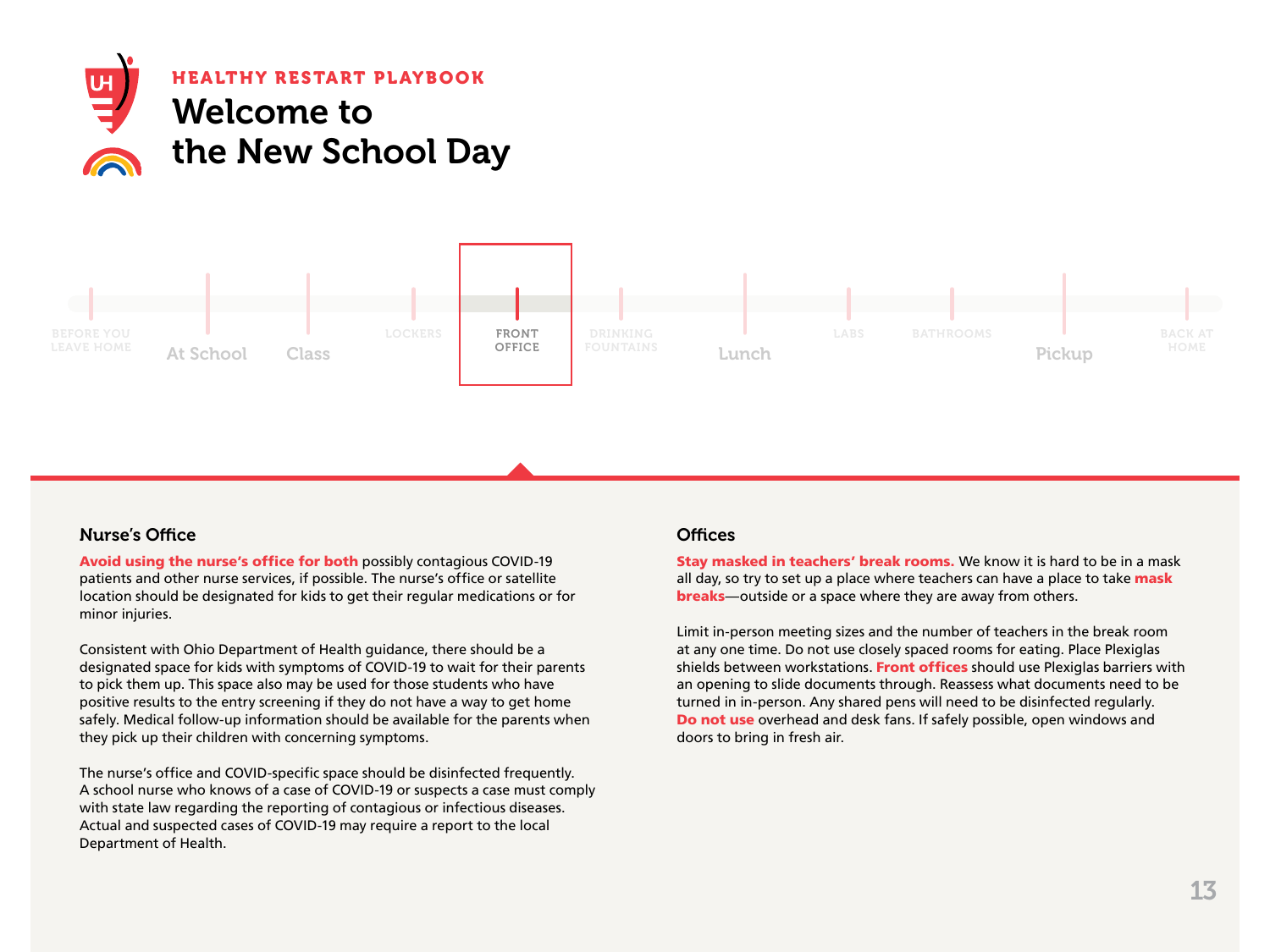



Eat in a safe **outdoor area** if possible. Consider **staggered lunchtimes** in large cafeterias to support distancing. It's better to have more space around kids when they're unmasked and eating. **Checkerboard seating** helps with distance.

Consider **shortening school days** to avoid lunch.

Consider using **prepackaged utensils**. Remove communal drink dispensers or put them on the list of high-touch surfaces to be cleaned frequently. End self-serve cafeteria lines. Have a gloved server fill each tray.

Ensure there is a process for all students and staff to use hand sanitizer or wash their hands before and after lunch.

# Lunch Bathrooms

Tape every other urinal or stall to encourage physical distancing. Use **paper towels** rather than air dryers, which should be covered to avoid use, if possible. Spend time teaching children how to properly wash hands—turning on faucets is fine, as hands are washed right after, but turn them off with a paper towel. Soap and water for twenty seconds or two choruses of "Happy Birthday," or using a hand sanitizer with at least 60% alcohol are recommended. Post signs to remind everyone of the importance of handwashing and how to do it properly.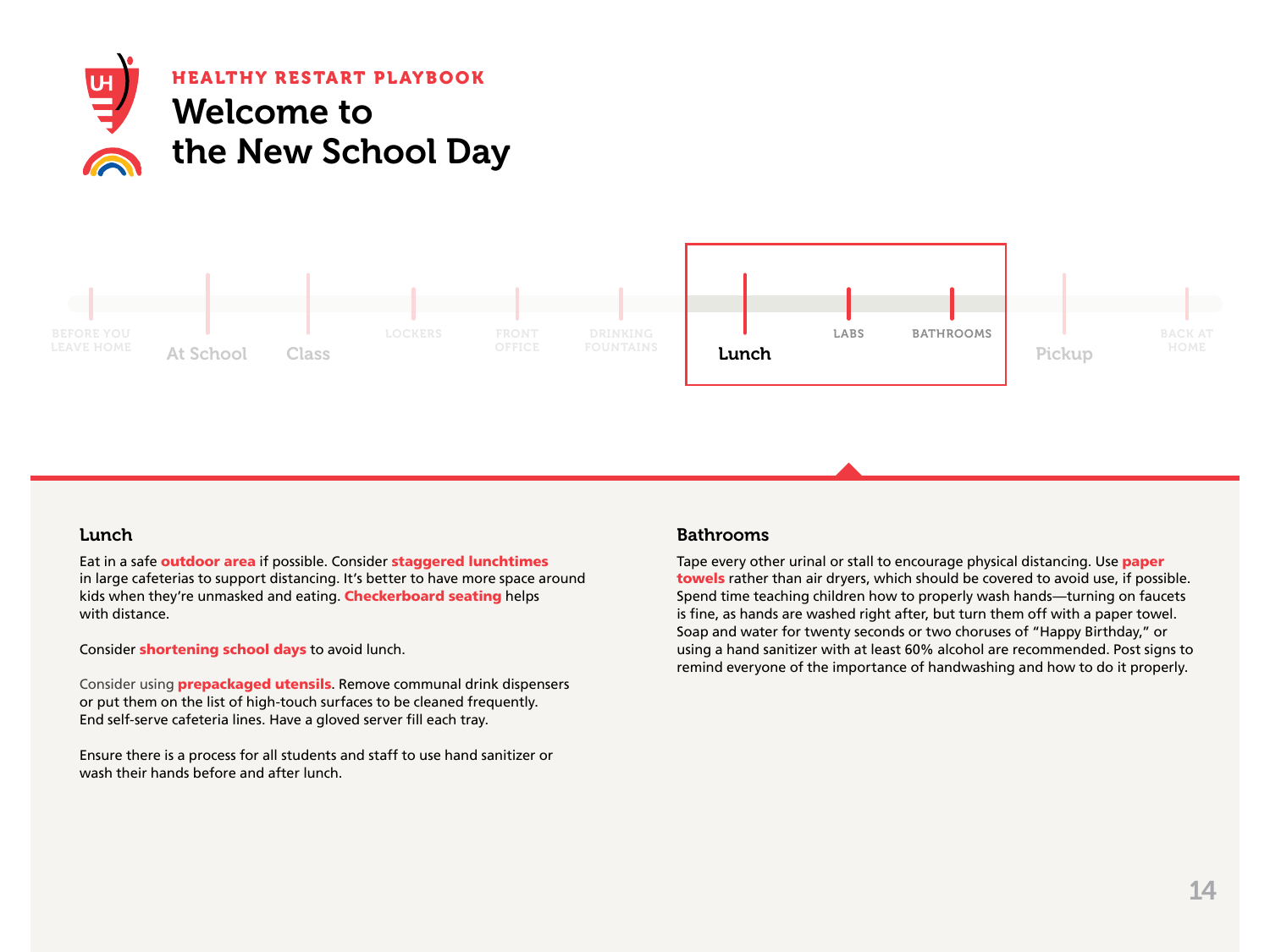



Practice physical distancing in **stairwells**; one-way stairs are not recommended for schools. **Stagger pickups.** Reassess school bus assignments, security procedures, and other sign-out processes.

When they get home, students should wash their hands and they can remove their masks. Teach students to remove cloth masks by the ear loops or strings **once at home** or in their cars. Fold the outside corners together, wash the masks nightly, and wash hands immediately after removing them.

# Ending the Day **Extracurricular Activities**

The need to space and mask creates specific challenges for **music, band, choir, and drama.** Singing and brass and wind instruments are particularly problematic. Consider virtual or remote practice sessions. Performances outdoors with spacing may be possible. Microphones can be used to amplify voices of masked drama participants. Be aware that there is higher risk with these activities.

**In gym and sports**, the more exertion, the greater physical distance should be maintained, and outside is best. Choose activities with limited contact and equipment. Expending energy is even more important now, but ensure precautions are still in place. Mask where possible. Limit use of locker rooms. Use hand sanitizer before and after entering new spaces, especially the cafeteria, after recess, music, or gym. **In workout and weight rooms**, disinfect knobs, levers, and pieces of equipment between uses.

Consider new ways to experience sporting events and performances by other students, families, and the community. Rethink assemblies. **Large groups and crowds should be avoided if possible.**

Practice fire, tornado, and active-shooter drills one class at a time.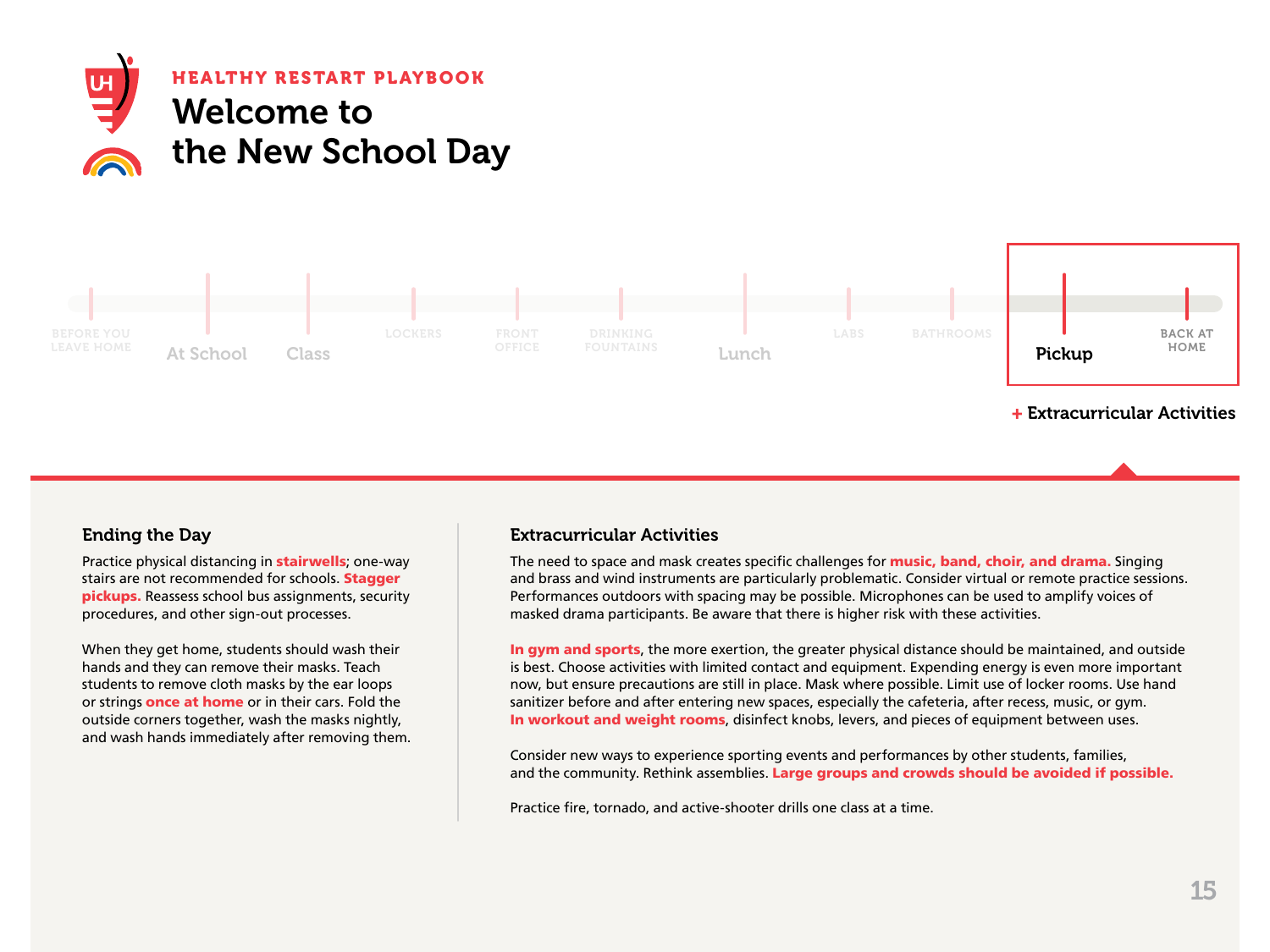<span id="page-15-0"></span>

The understanding of COVID-19's impact on children, including illnesses after the virus is no longer present, is still developing. Teachers, staff, and administrators, as well as students' families, are also susceptible to COVID-19, and some may have risk factors identified as making them at risk for more severe illness if they get COVID-19.

Educators Families Students



A mask covers the respiratory tract, where the droplets are produced. Face shields protect the eyes, where the virus can enter a person's body. You can be infected with COVID-19 and infect others without experiencing any symptoms. Schools may need to have masks available for students, teachers, and staff to ensure everyone has one. It is not easy to keep the mask on and talk. Consider using a microphone to project your voice. Take mask breaks where you can be away from others and remove your mask. Encourage the use of "ear savers" if mask-wearing becomes painful for students, faculty or other employees.

# **B**e Aware of Illness Symptoms

Children with a fever or symptoms of COVID-19 need to be removed from the classroom. Children must be sent to a safe, well-ventilated area different from the school nurse's office where they can wait and be masked and physically distanced from others. Parents should be called to pick up the child and take them home. Remind children not to wait to tell you if they are not feeling well. Talk with parents about your plans and make certain you have good contact numbers in case a child gets sick and needs to be picked up. Teachers and staff with symptoms of COVID-19 should not come to work.

# Clean Your Hands and Your Space

Wash your own hands frequently, even when not soiled. Institute regular times of the day when children sanitize hands. Teach students good hand hygiene and have simple, child-friendly signs to help guide them. Soap and water for twenty seconds or two choruses of "Happy Birthday," or a hand sanitizer with at least 60% alcohol are recommended. We do not recommend that teachers routinely wear rubber gloves. Remove soiled items from the classroom and set them aside for cleaning.

Use an EPA-registered disinfectant\* to clean the high-touch surfaces, and follow the label instructions carefully. Some products must be left on a surface for a specific period of time to kill the virus. Ensure everyone understands how to use the cleaning products properly; indicate this on the bottle with a marker.

# **D** istance Physically, But Not Socially

Stay 6 feet apart as much as possible. Physical closeness and time both increase exposure. Kids should stay physically distant but still socially connected. Activities using distance learning build community. For example, students can share a pet or play I Spy online with the class.

Some students may be experiencing more stress than normal. Other students may feel less stress if they are at home more and having less physical contact with a larger group of their peers. COVID-19 is in the community, so students may know someone who has been sick. Parents have lost jobs, and this is another stress for families. Students may worry for themselves, their parents, and older relatives like grandparents. School counselors, social workers, and/or school psychologists can be great resources for children who are experiencing anxiety and having difficulty with the adjustment.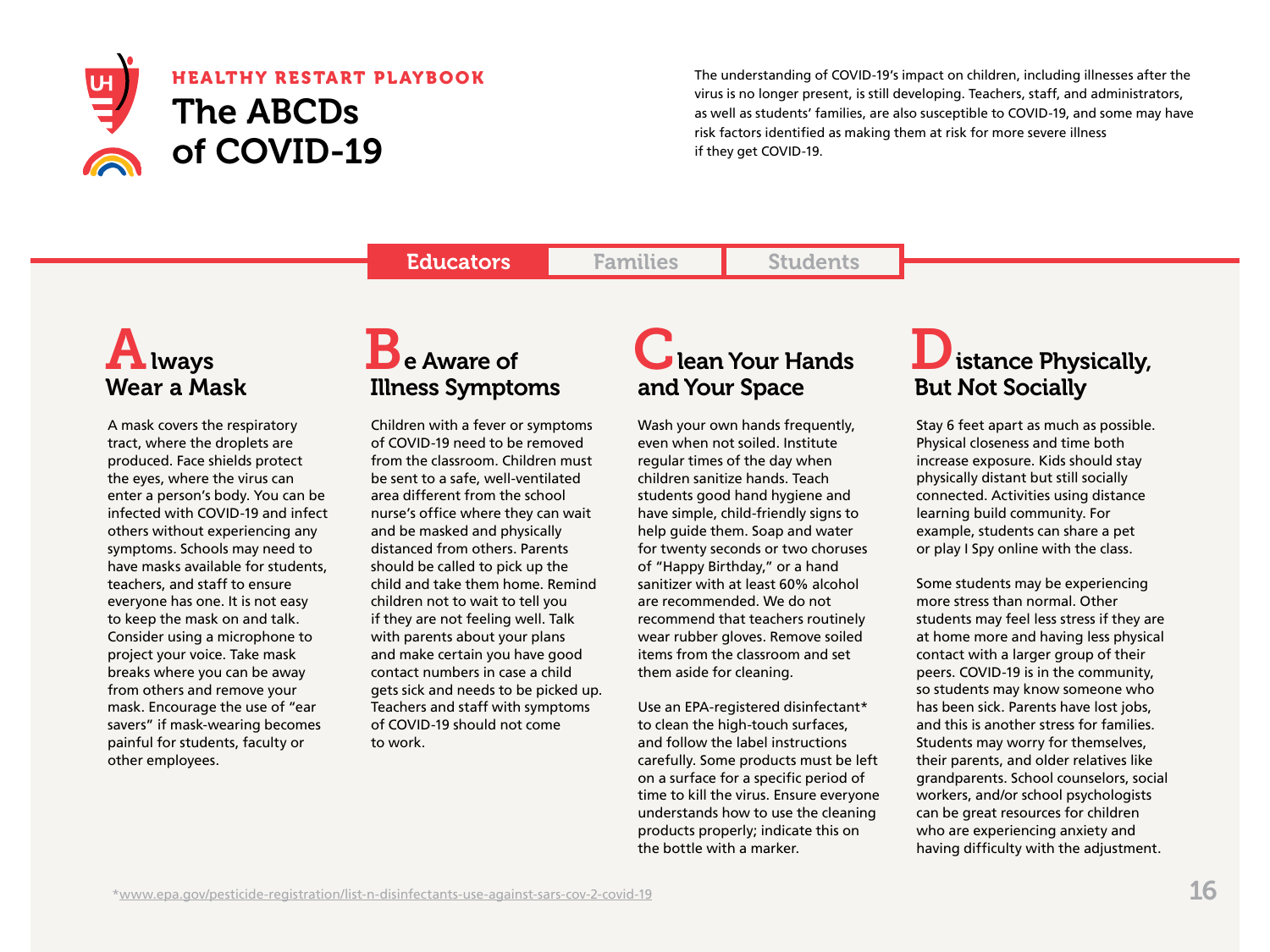

We all produce droplets when we speak, cough, or sneeze. Even if you don't feel sick, if you have the virus, it is spread as these microscopic particles fly through the air. Slowing the spread of these droplets is the basic rule behind all our safety precautions, starting with rule number one: if your child feels sick, keep them home.

Educators **Families** Students



A mask covers the mouth and nose, where the droplets that spread COVID-19 are made. Children can have COVID-19 and spread the illness even when they don't feel sick. If your child sees you wear a mask, they will pick up on that and wear one, too. This also will make it easier for your child, as they will be used to wearing a mask when they go back to school. When you talk to your children about wearing a mask, let them know that wearing a mask is a way to take care of others, because if we all wear a mask, we can slow the spread in the community.

# **B**e Aware of Illness Symptoms

Before your child leaves the house, check for fever and any COVID-19 symptoms. 100.0°F or over without any medicines is the cutoff for fevers. Keep your child home if they are having a fever or COVID-19 symptoms. Talk with your child so they know that you want them to let teachers know if they are not feeling well at school. Have a plan for what to do if you need to pick a child up during the day.

# Lean Your Hands and Your Space

Teach good handwashing at home by washing hands together or talking about it with older children. Soap and water for twenty seconds or two choruses of "Happy Birthday," or a hand sanitizer with at least 60% alcohol are recommended. Talk with your child about being safe and not sharing items with other children right now.

# **D** istance Physically, But Not Socially

Stay 6 feet apart as much as possible. Physical closeness increases exposure. Children can keep up with friends by phone or email, with adult supervision. This can be a stressful time for children. You may have family or friends with COVID-19. You may have family or friends who have lost their jobs recently. Be honest and share information in a way they can understand. Tell your child that it's okay to be sad, mad, or worried. It can be hard for grown-ups to hear about stress that children are feeling because we don't have all the answers. But listening to your child and answering their questions can help.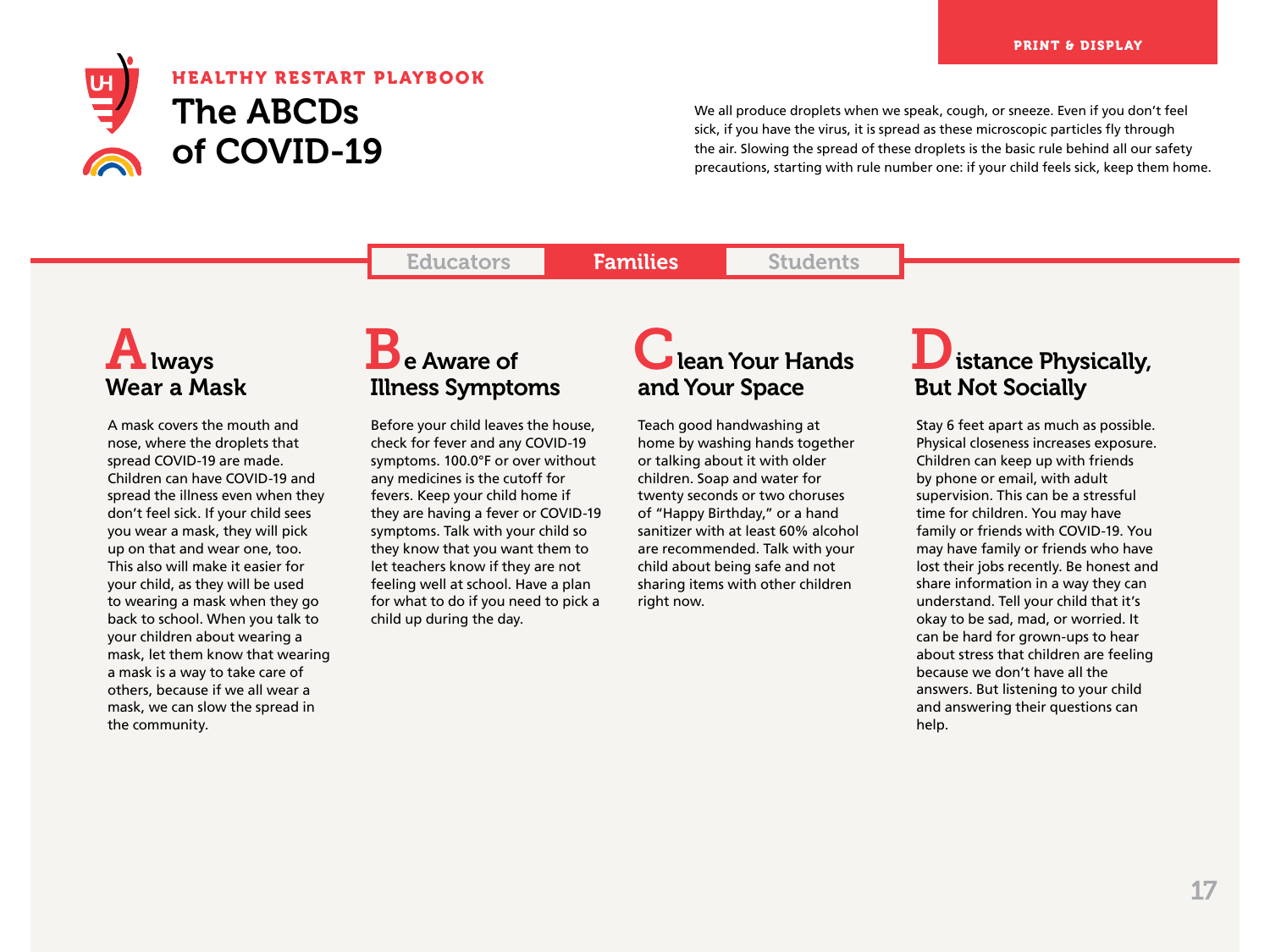

We all produce droplets when we speak, cough, or sneeze. Even if you don't feel sick, if you have the virus, it is spread as these microscopic particles fly through the air. Slowing the spread of these droplets is the basic rule behind all our safety precautions, starting with rule number one: if you feel sick, stay home.



A mask covers the face, and that is where the droplets that spread COVID-19 come from. Wearing a mask is a way to take care of others because, if we all wear masks, we can slow the spread in the community.

# Illness Symptoms

The grown-ups around you want to make sure they take good care of you. Let a grownup, like your parent, teacher, or coach, know as soon as you think you may have a fever or if you are not feeling well. Don't wait!

# and Your Space

Soap and water for two choruses of "Happy Birthday" or a hand sanitizer. It's hard to remember, but as much as possible, try not to touch things other people have touched.

# Istance Physically, But Not Socially

Stay 6 feet apart as much as possible. You can keep up with friends by phone or email. These times are stressful. You or your friends may feel sad because you may know people who have COVID-19. Others are having a hard time because of a parent who has lost a job. It's okay to be sad. Make sure to tell your teachers if you are feeling stressed or worried.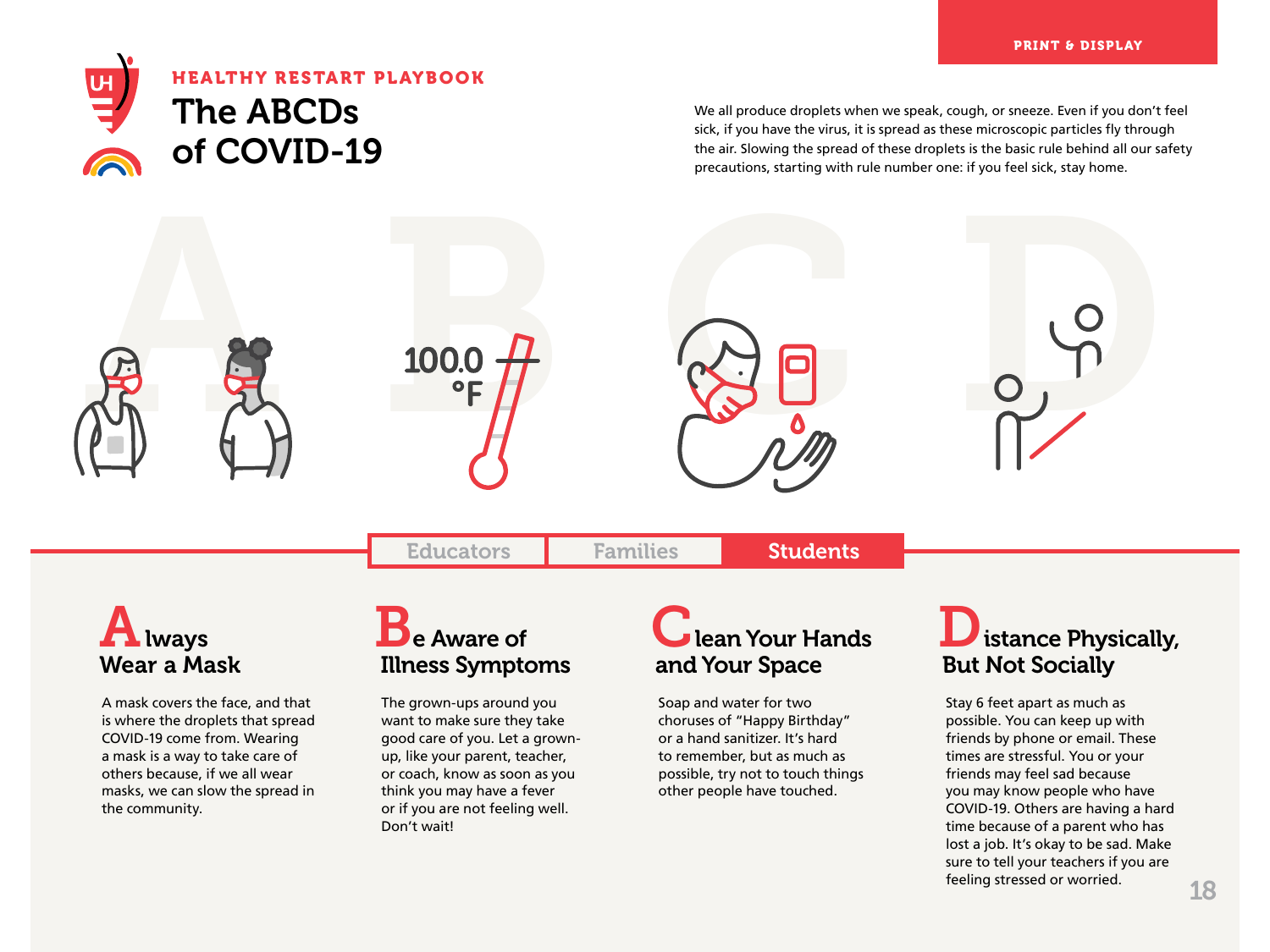<span id="page-18-0"></span>

Masks can be one of the most important defenses against the spread of the virus. If all people are masked, the risk of infection is lowered. Remember to wash or sanitize your hands before touching your mask.



Wash or sanitize your hands.  $1 \longrightarrow 2$ 



Make sure colored side of mask is facing out and stiff bendable edge is on top.



Holding ear loops, pull around ears.



Mold bendable edge to nose.



Expand mask to cover nose and chin.



Wash your hands again.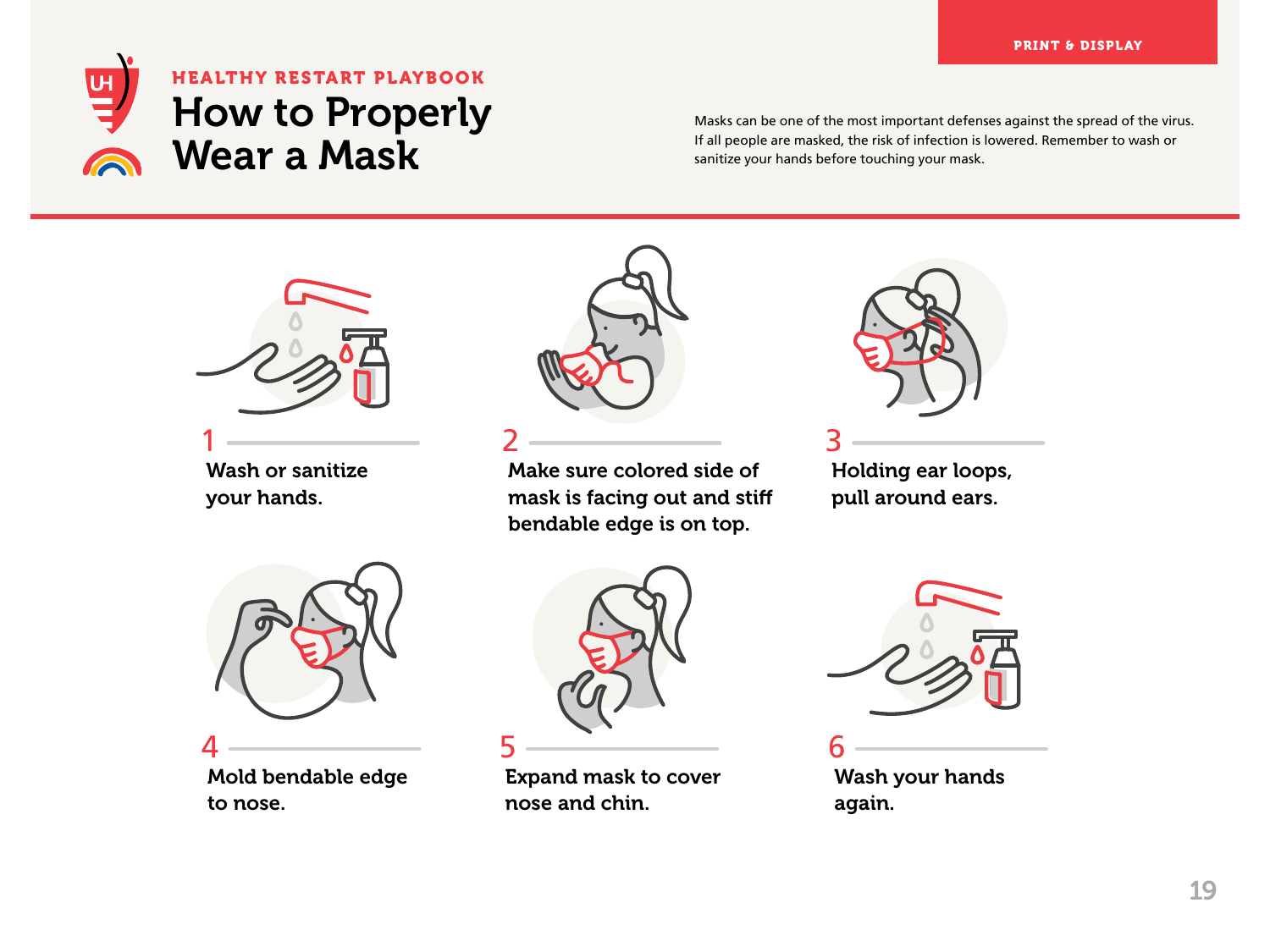# <span id="page-19-0"></span>HEALTHY RESTART PLAYBOOK 14 Wellness Tips From Our Doctors to Families

- 1. Establish a consistent and structured daily routine.
- 2. Set aside 5 to 10 minutes each day for special time. This involves letting the child lead the play. During this period of time, parents should use praise and avoid questions, criticisms, and commands.
- 3. Strengthen the family. Identify one day of the week that can be a family movie or game night.
- 4. Encourage daily exercise.
- 5. Use the time at home to promote exploration of new interests.
- 6. Use praise liberally.
- 7. Minor misbehavior such as whining can be ignored.
- 8. Consequences should be age-appropriate, predictable, and time-limited.
- 9. Each member of the family should have an individualized stress management plan.
- 10. Identify that this is a stressful time for everyone in the family. Stay patient and calm. This can be achieved by using relaxation strategies such as diaphragmatic breathing, progressive muscle relaxation, and mindfulness. Apps can be used to assist with guided relaxation (e.g., Headspace).
- 11. Work on keeping a positive self-dialogue. Replace unhelpful thoughts with more helpful thoughts.
- 12. Keep an attitude of gratitude. Keep a daily journal where every member of the family identifies things they are grateful for.
- 13. Keep connections with family and friends. Feeling socially supported is critical.
- 14. If someone in the family has passed, identify positive memories and mementos to carry on the family member's legacy.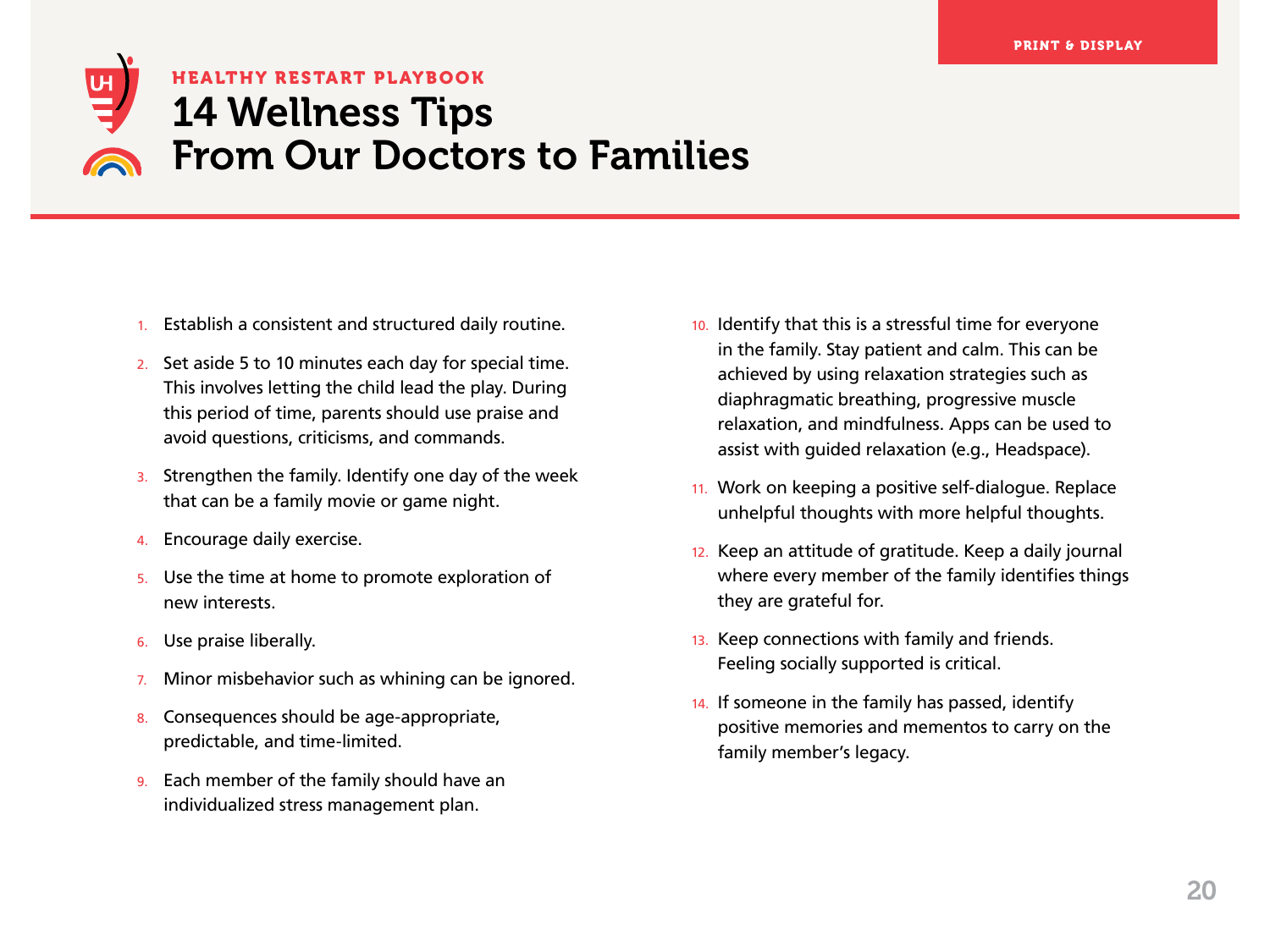



### psi - The Official School Health Partner of UH Rainbow.

By accessing or downloading the Playbook from University Hospitals, you understand and acknowledge that use of the information in the Playbook involves certain inherent risks and that University Hospitals does not warrant the accuracy or completeness of the information in the Playbook and assumes no responsibility or liability for any illness, injury, or damage to persons or property, including death, arising out of or related to any use of this Playbook. You agree to hold University Hospitals Health System, Inc. and any of its affiliates or subsidiaries, its directors, officers, partners, agents, representatives, employees, organizers, and sponsors ("Parties"), harmless from and against all liabilities, suits, damages, losses, and charges arising from or in connection to your business's use of the Playbook. Use of names or reference to specific commercial products, manufacturers, companies, or trademarks does not constitute its endorsement or recommendation by the U.S. Government, Department of Health and Human Services, or Centers for Disease Control and Prevention.

Republication or redistribution of the Playbook or any part of it and use of University Hospitals Health System, Inc.'s or any affiliate's or subsidiary's name, logo, trademark, or other identifier on any website or in any press release, advertisement, or other material without first obtaining University Hospitals Health System, Inc.'s written approval is strictly prohibited. ©2020 University Hospitals. All rights reserved.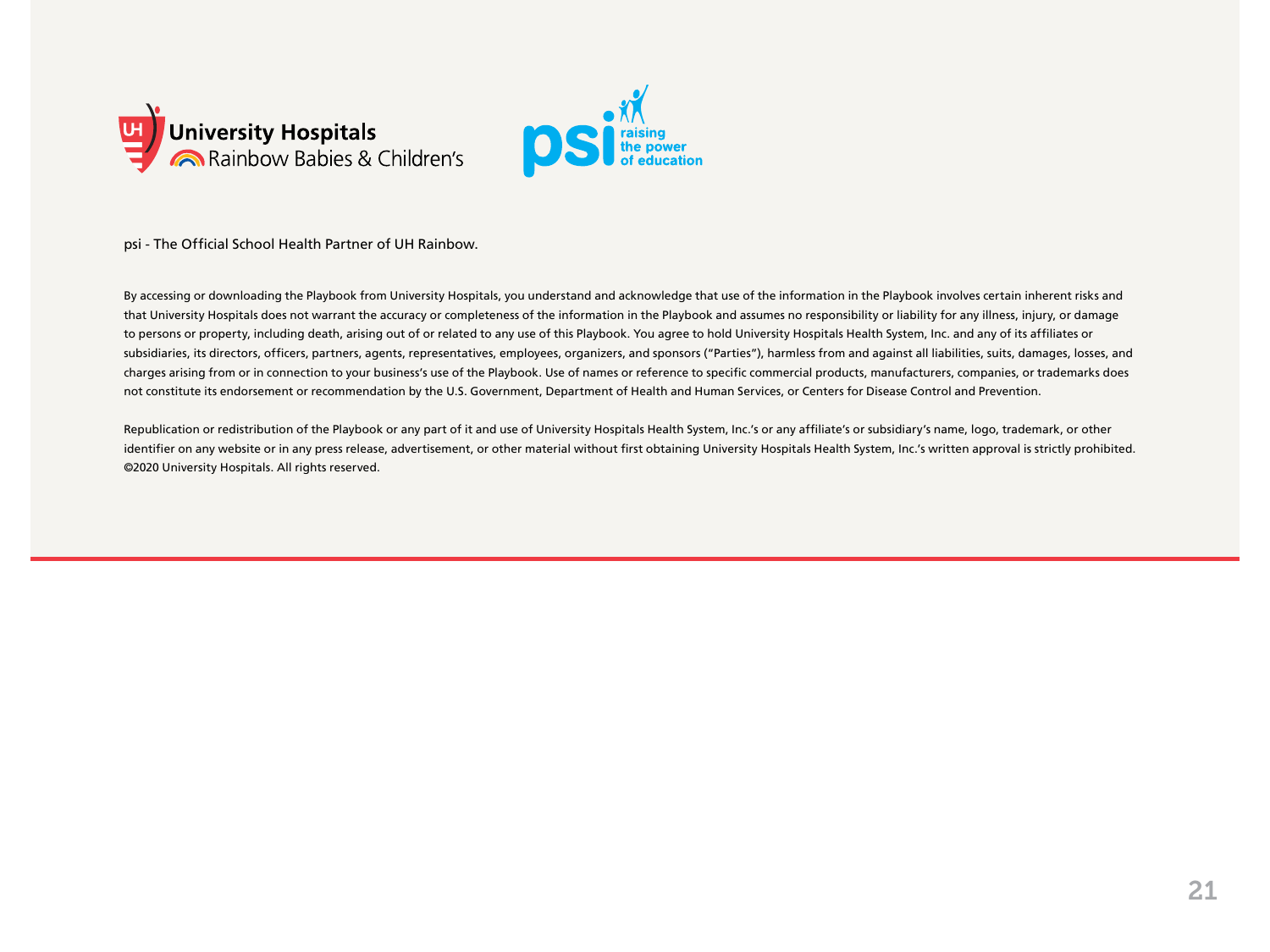

Posters to print and display at home or at school

How Nurses and Doctors Wash Their Hands

The ABCDs of COVID-19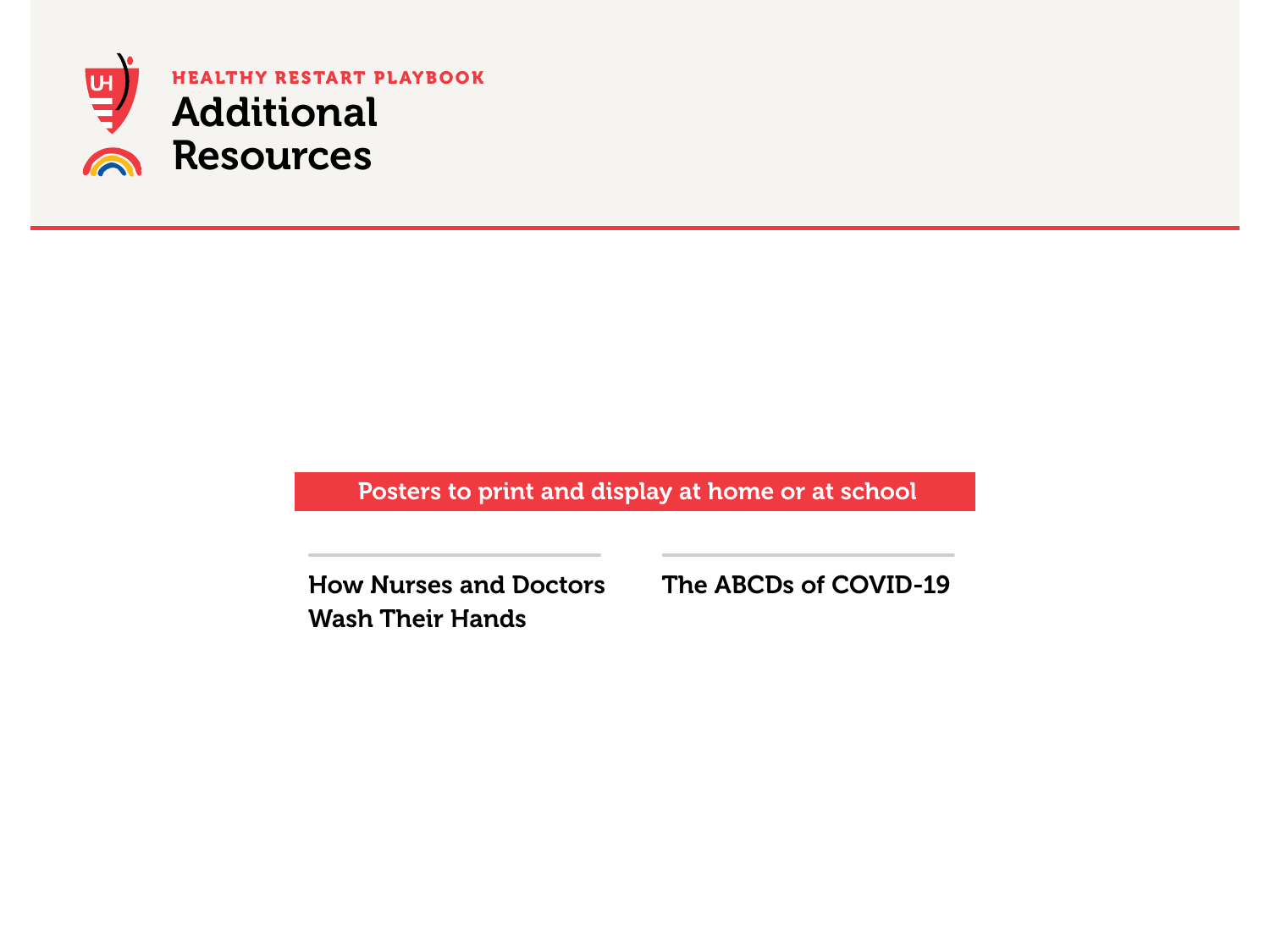



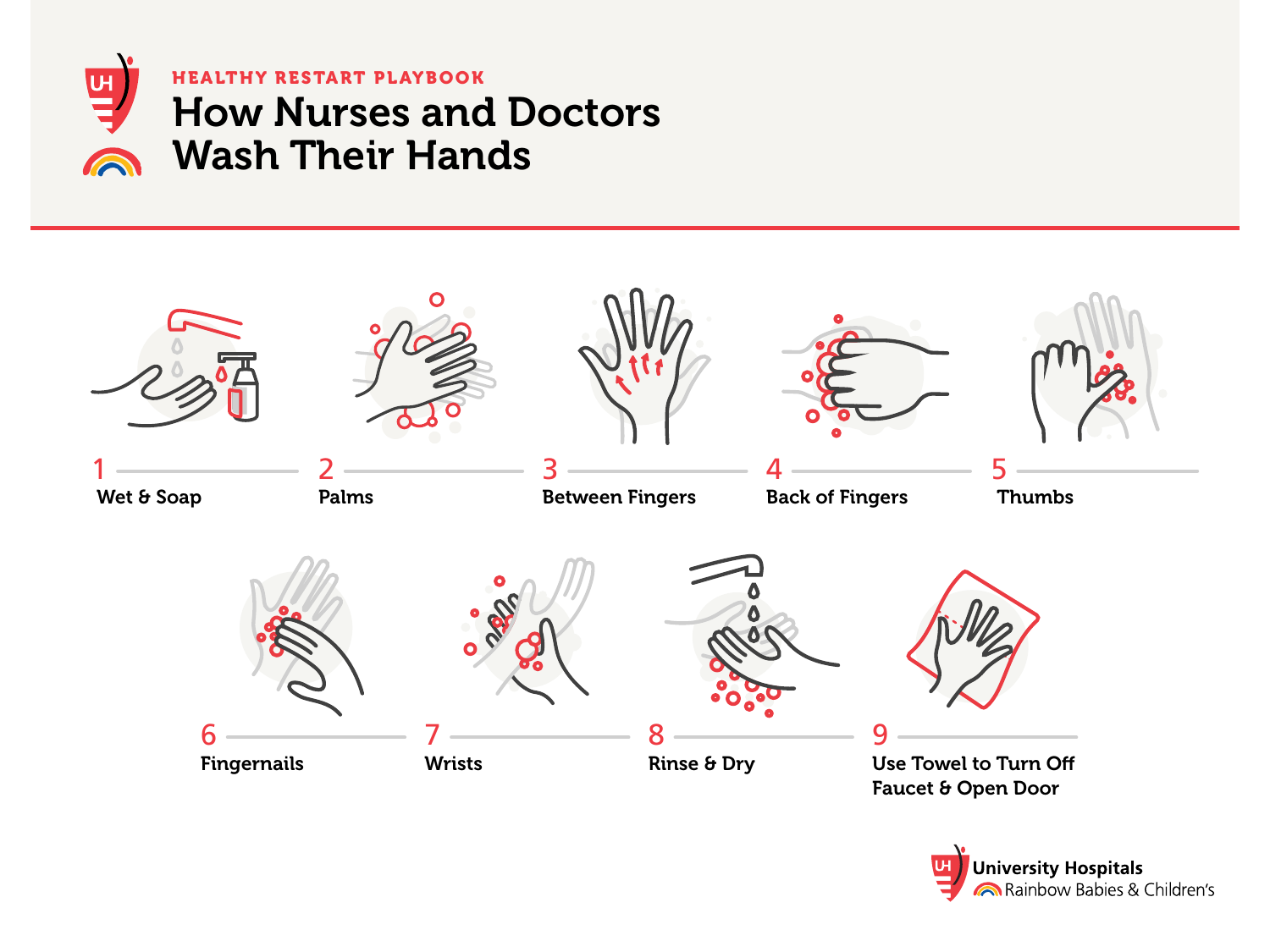





e Aware of Ð **Illness Symptoms** 

lean Your Hands and Your Space

istance Physically, **But Not Socially** 

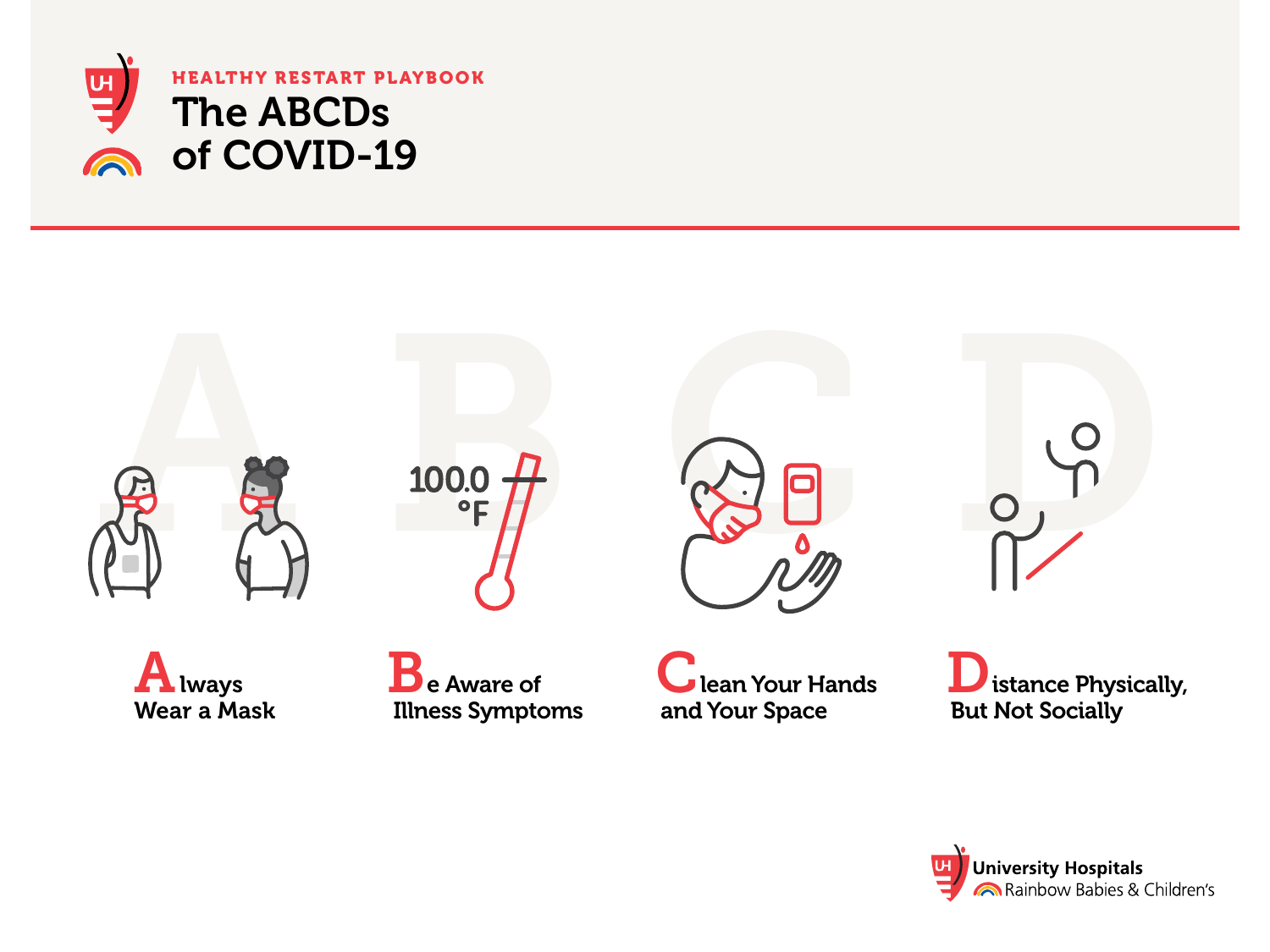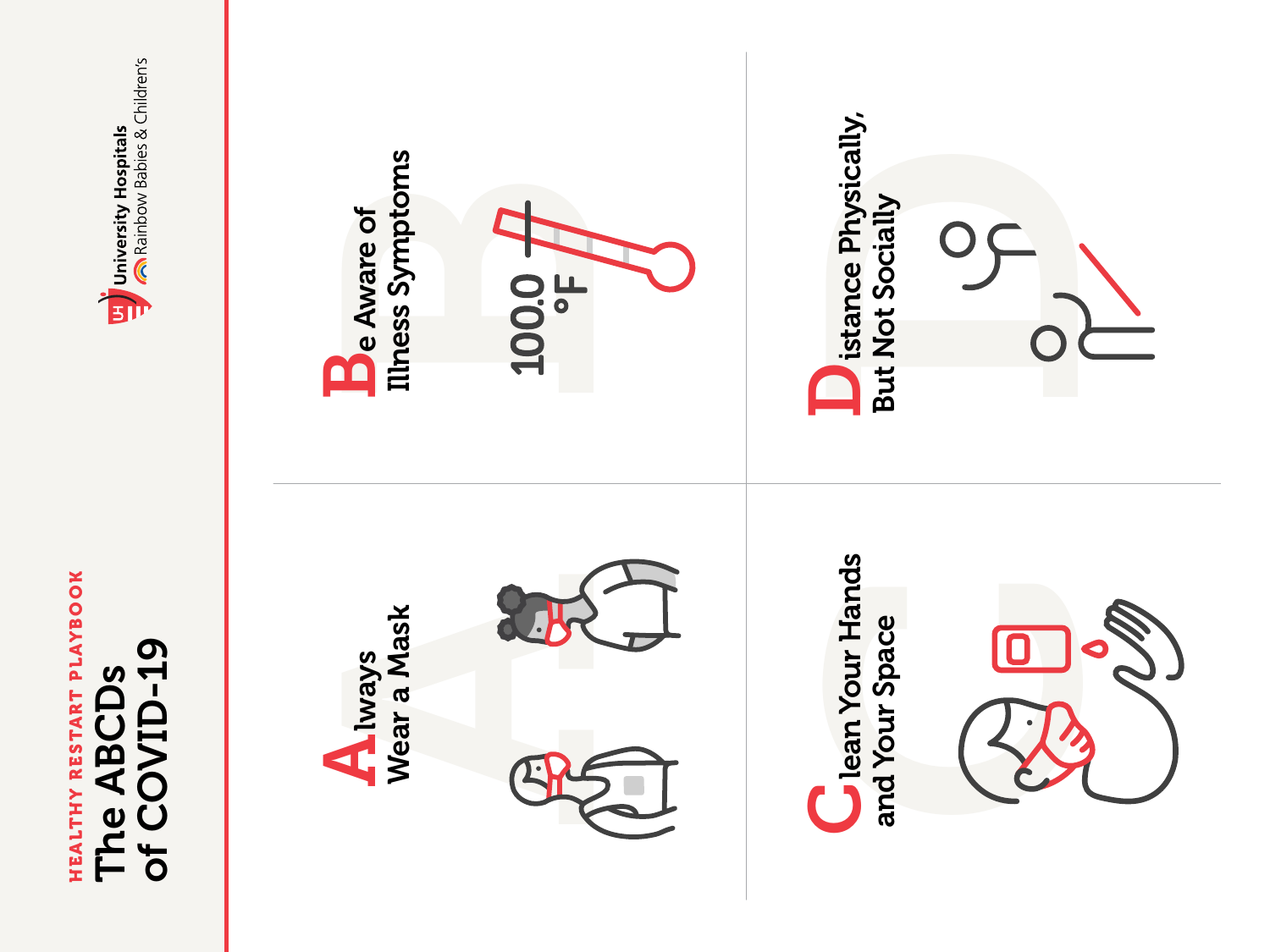

# The ABCDs of COVID-19

HEALTHY RESTART PLAYBOOK

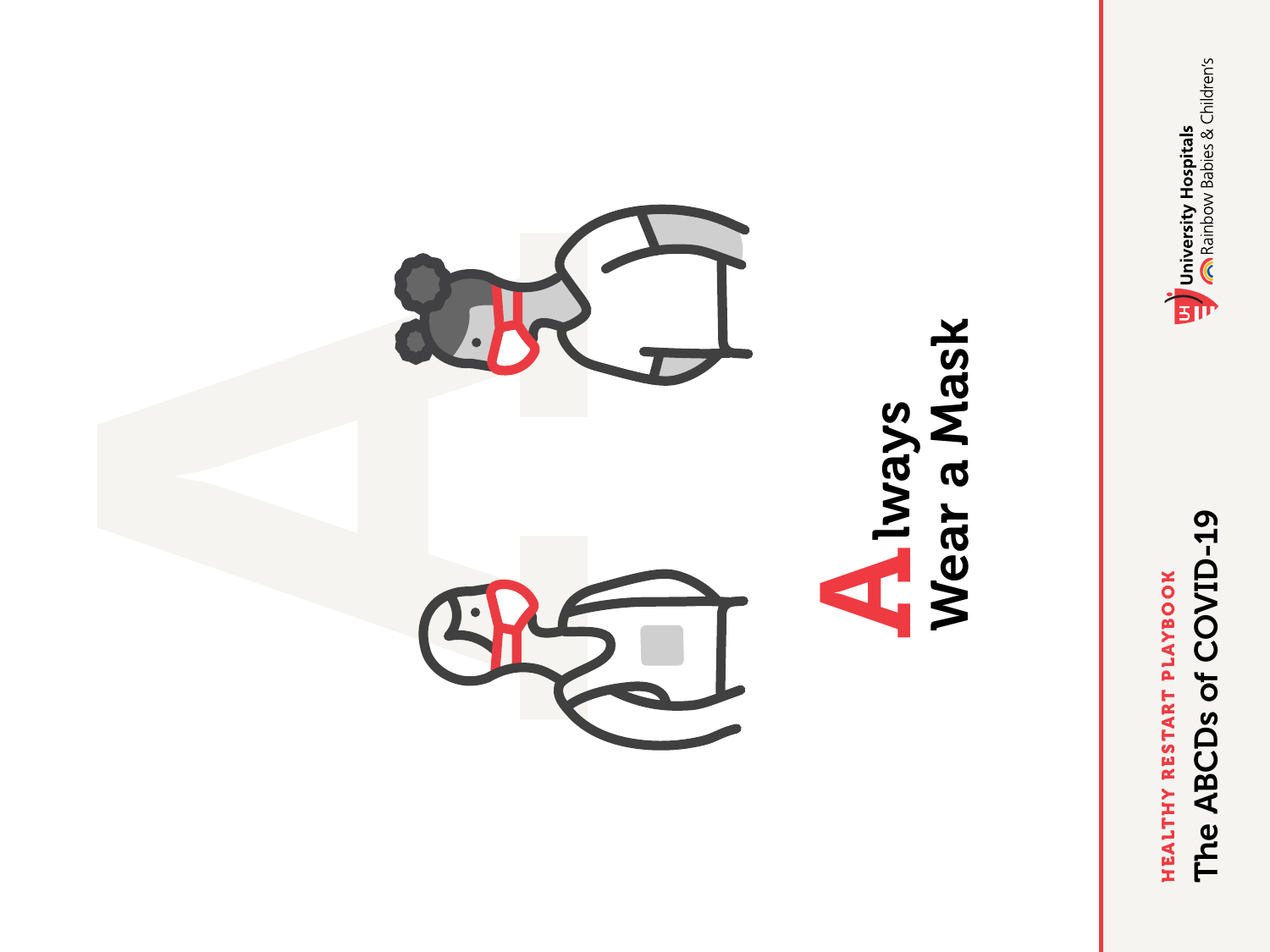

# The ABCDs of COVID-19 The ABCDs of COVID-19 **HEALTHY RESTART PLAYBOOK** HEALTHY RESTART PLAYBOOK

Illness Symptoms Illness SymptomsBe Aware of 100.0L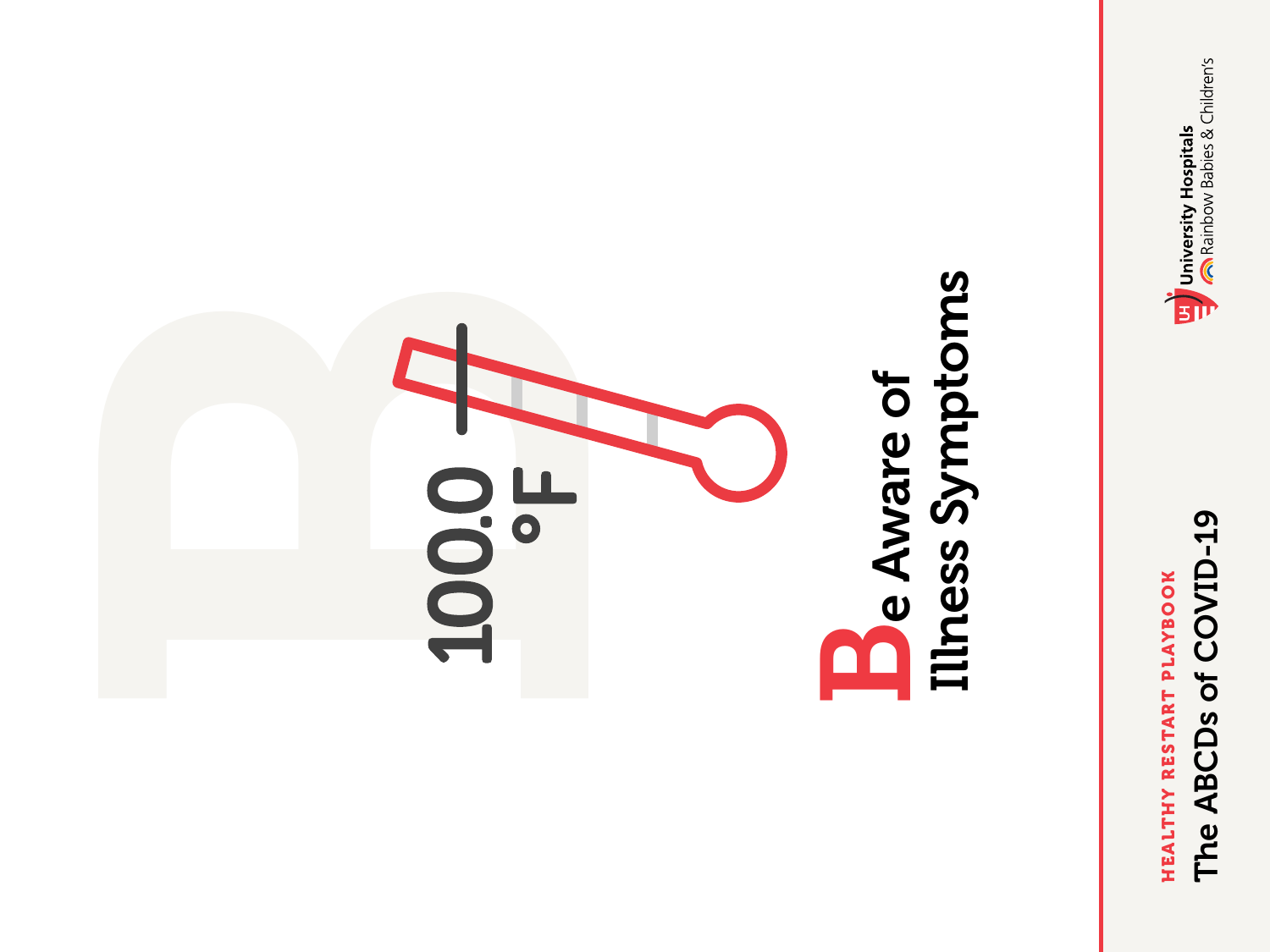

# The ABCDs of COVID-19

**HEALTHY RESTART PLAYBOOK**